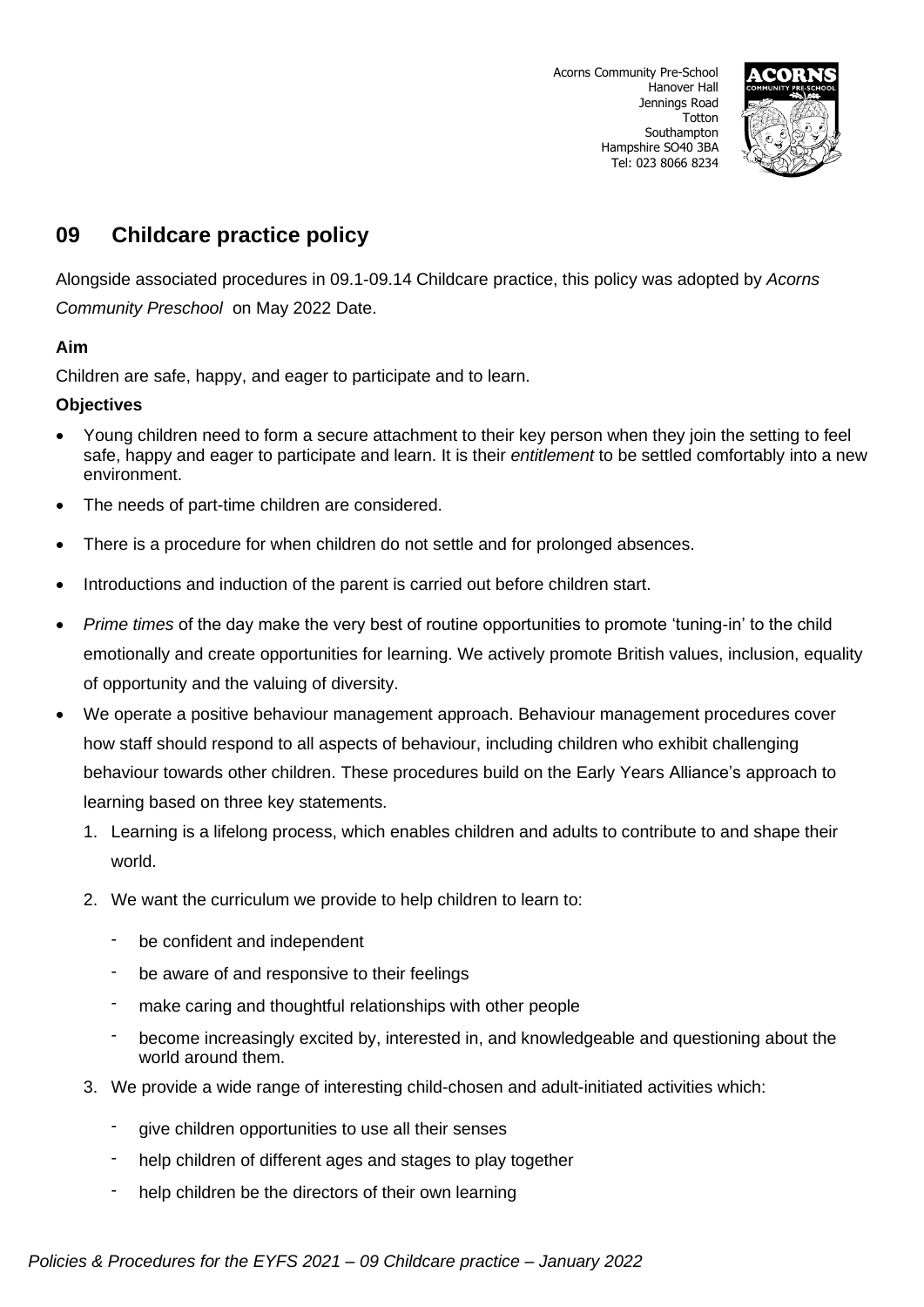help children develop an inquiring and questioning attitude to the world around them The *Early Years Foundation Stage* is used as a framework to provide care and learning opportunities for babies and children under two years.

### **Older Children (2-5 years)**

To feel securely settled and ready to learn, children from two to five years need to form attachments with adults who care for them, primarily to a key person, but with other adults and children too. In this way children feel part of a community of learners; they can contribute to that community and receive from it. The three-stage model is applicable, but with some differences in the procedures for children moving up into the next group and for older children.

### **Waiting list and admissions**

Our provision is accessible to children and families from all sections of the local and wider community. We aim to ensure that all sections of the community receive accessible information and that our admissions procedures are fair, clear, and open to all parents who apply for places. The availability of a place at the setting considers staff/child ratios, the age of the child and registration requirements.

- We endeavour to operate in an inclusive manner which enables all children and families to access our services.
- We also have regard for the needs of parents who are:
	- looking to take up work, remain in work or extend their hours of work
	- looking to commence training or education
- We work in partnership with the local authority and other agencies to ensure that our provision is accessible to all sections of the community.
- Services are widely advertised and information is accessible to all sections of the community.
- Where the number of children wanting places exceeds the number of places available a waiting list is operated using clear criteria for allocation of places as detailed in section **09.1 Waiting list and admissions procedure.**

#### **Funded places – free entitlement**

All 3- and 4-year-olds in England are entitled to 15 hours free childcare each week for 38 weeks of the year. Some eligible 2 year olds are also entitled. Funded places are offered in accordance with national and local codes of practice and adherence to the relevant Provider Agreement/Contract with the local authority.

#### **Legal References**

Special Educational Needs and Disability Act 2001

Special Educational Needs and Disability Code of Practice (DfE and DHSC 2014)

Equality Act 2010

Childcare Act 2006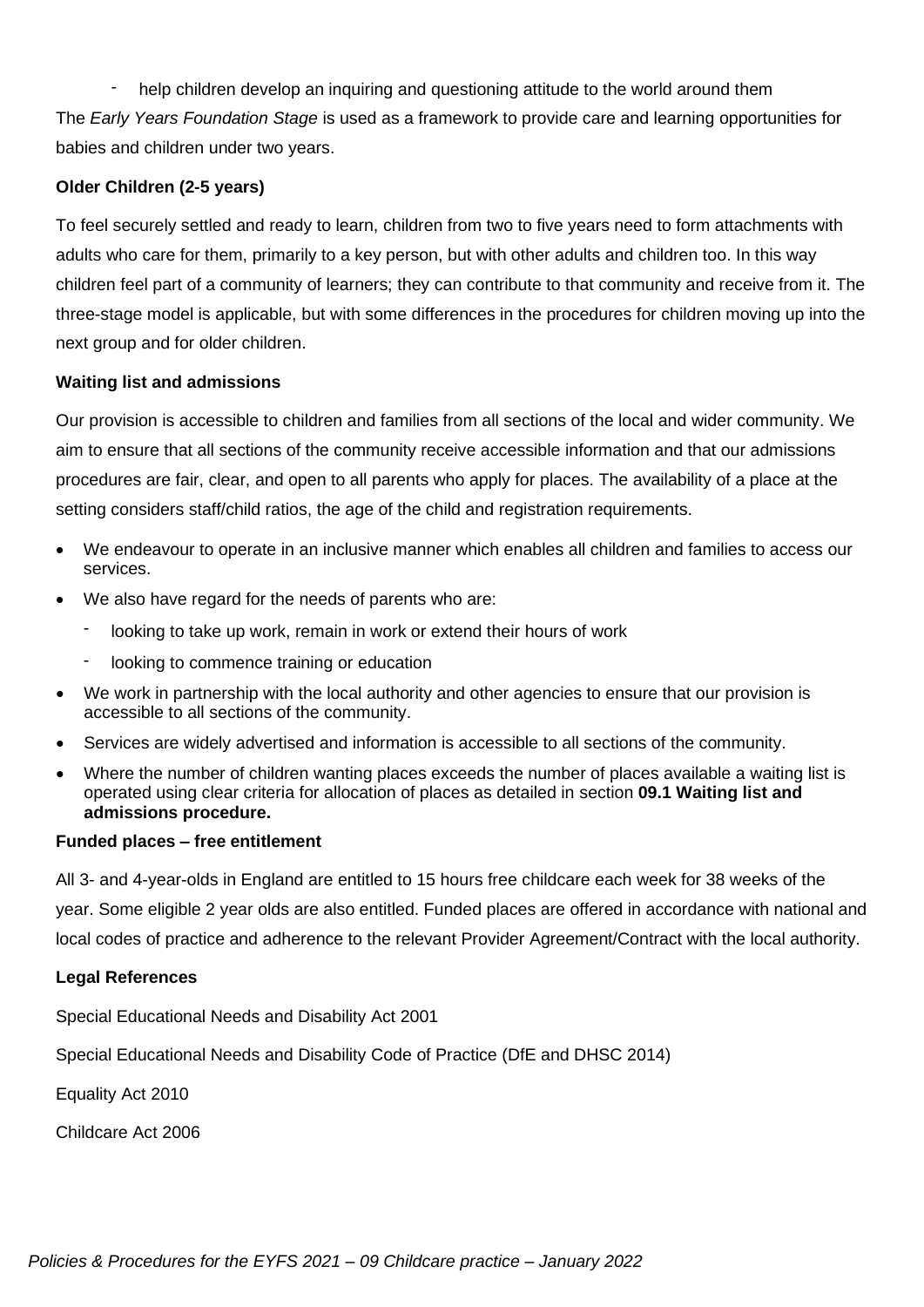

# **09.01 Waiting list and admissions**

We aim to ensure that all sections of the community receive accessible information, and that our admissions procedures are fair, clear and open to all parents who apply for a place.

- The setting is widely advertised in places accessible to all sections of the community.
- Information about the setting is accessible, using plain English, in written and spoken form and, where appropriate, provided in different community languages and in other formats on request.
- Children with disabilities are supported to take full part in all activities within the setting and the setting makes reasonable adjustments to ensure that this will be the case from the time the child is placed on the waiting list.
- The waiting list is arranged in birth order and in addition may take into account the following:
	- the age of the child with priority being given to children eligible for the free entitlement
	- length of time on the waiting list
	- the vicinity of the home to the setting
	- siblings already attending the setting
	- the capacity of the setting to meet the individual needs of the child
- Funded places are offered in accordance with the Early Years Entitlements: Operational Guidance for local authorities and providers (DfE 2018) and any local conditions in place at the time,
- Where it is financially viable to do so, a place is kept vacant for an emergency admission.
- The setting and its practices are welcoming and make it clear that fathers, mothers, other relations and carers and childminders are all welcome.
- The setting and its practices operate in a way that encourages positive regard for and understanding of difference and ability, whether gender, family structure, class, background, religion, ethnicity or competence in spoken English.
- The needs and individual circumstances of children joining the setting are monitored on 09.1c Childcare registration form, to ensure that no accidental or unintentional discrimination is taking place and that reasonable adjustments are made as required.
- Section **05 Equality procedures** is shared and widely promoted to all.
- Places are provided in accordance with 09.1d Childcare terms and conditions issued to every parent when the child takes up their place. Failure to comply may result in the provision of a place being withdrawn.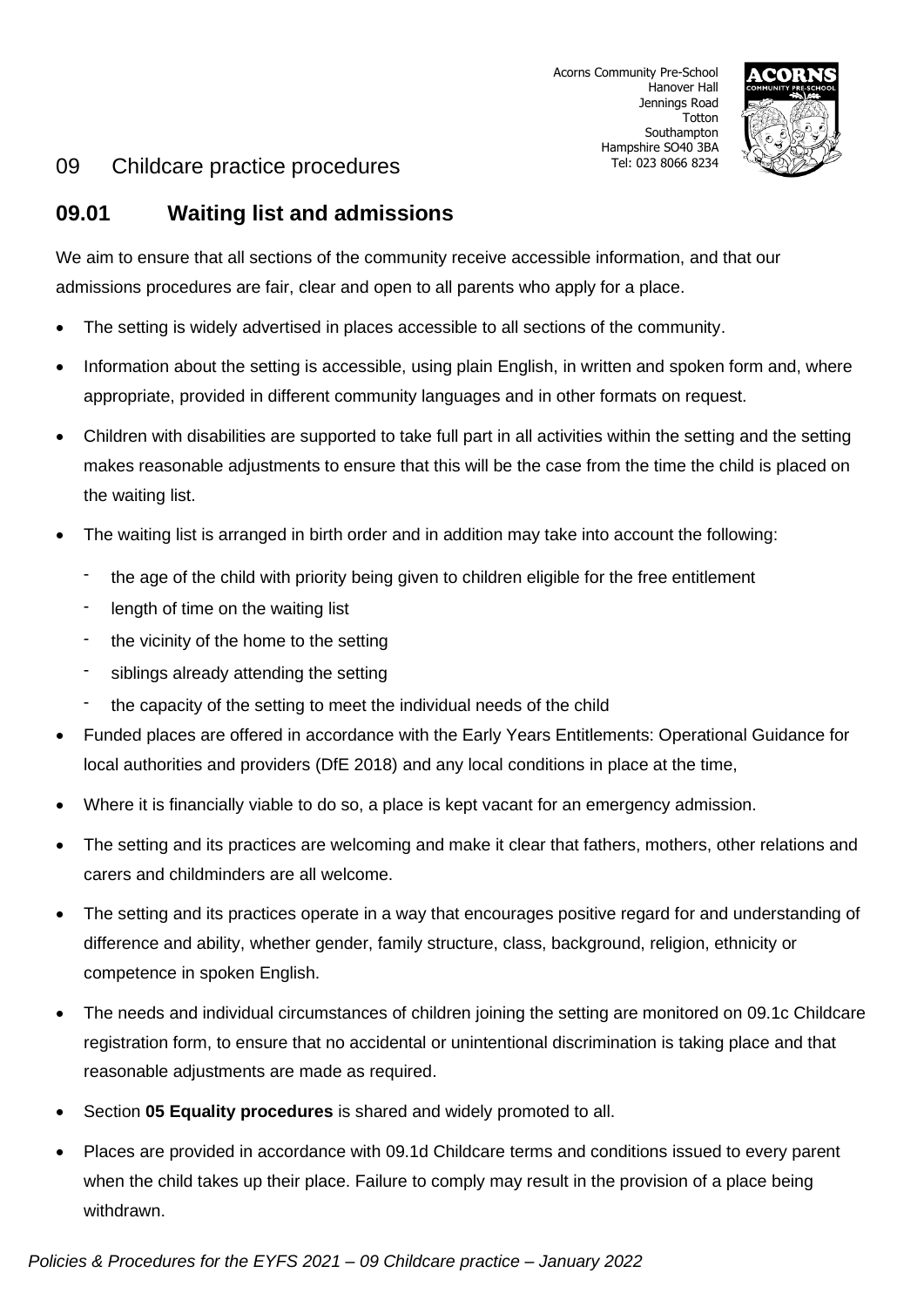## **Admissions**

Once a childcare place has been offered the relevant paperwork is completed by the manager or supervisors before the child starts and filed on the child's personal file. Forms completed include:

- **07.1a Privacy notice** explains what personal data we collect, why we collect it, how we use it, the control parent/carers have over their personal data and the procedures we have in place to protect it.
- Acorns Childcare Terms and Conditions govern the basis by which we provide childcare.
- Acorns Childcare registration form contains personal information about the child and family that must be completed in full prior to the child commencing.

### **Children with SEND**

- The manager/supervisor will seek to determine an accurate assessment of a child's needs at registration using the **Child and Adult Individual Risk Assessment form (see Policy 01.1)**. If the child's needs cannot be met from within the setting's core budget, then an application for SEN inclusion funding will be made as soon as possible.
- Children with identified SEND will be offered a place when one becomes available as with any other child. However, the start date for children with more complex SEND will be determined by the preparations made to ensure the child's safety, well-being and accessibility in the setting. If a child's needs determine that adjustments need to be made, the manager/supervisors must outline a realistic timeframe for completion, detailing the nature of adjustments e.g. risk assessment, staff training, health care plan and all other adjustments required. The child's safety at all times is paramount.
- At the time of registration, the manager/supervisors will check to see if a child's family is in receipt of Disability Living Allowance**,** if so, we will ask for evidence to enable us to claim the Disability Access Fund directly from the local authority. If the family is eligible but not in receipt of the allowance, the setting manager/supervisors will support the family in their application. More information can be found at [www.gov.uk/disability-living-allowance-children/how-to-claim.](http://www.gov.uk/disability-living-allowance-children/how-to-claim)
- Preparation for admitting a child with SEND will be made in a reasonable amount of time and any delay in the child starting is scrutinised by the setting manager/supervisor to avoid discrimination and negative impact on the child and family. During a preparation period the family and relevant agencies and the local authority must be regularly updated on the progress of the preparations.

## **Safeguarding/child protection**

If information is provided by the parents that a child who is starting at the setting is currently, or has had involvement with social care, the Designated Safeguarding Lead will contact the agency to seek further clarification.

Parents are advised on how to access the setting's policies and procedures.

## **Further guidance**

Early Years Entitlements: Operational guidance for local authorities and providers (DfE 2018) [https://assets.publishing.service.gov.uk/government/uploads/system/uploads/attachment\\_data/file/718181/](https://assets.publishing.service.gov.uk/government/uploads/system/uploads/attachment_data/file/718181/Early_years_entitlements-operational_guidance.pdf) [Early\\_years\\_entitlements-operational\\_guidance.pdf](https://assets.publishing.service.gov.uk/government/uploads/system/uploads/attachment_data/file/718181/Early_years_entitlements-operational_guidance.pdf)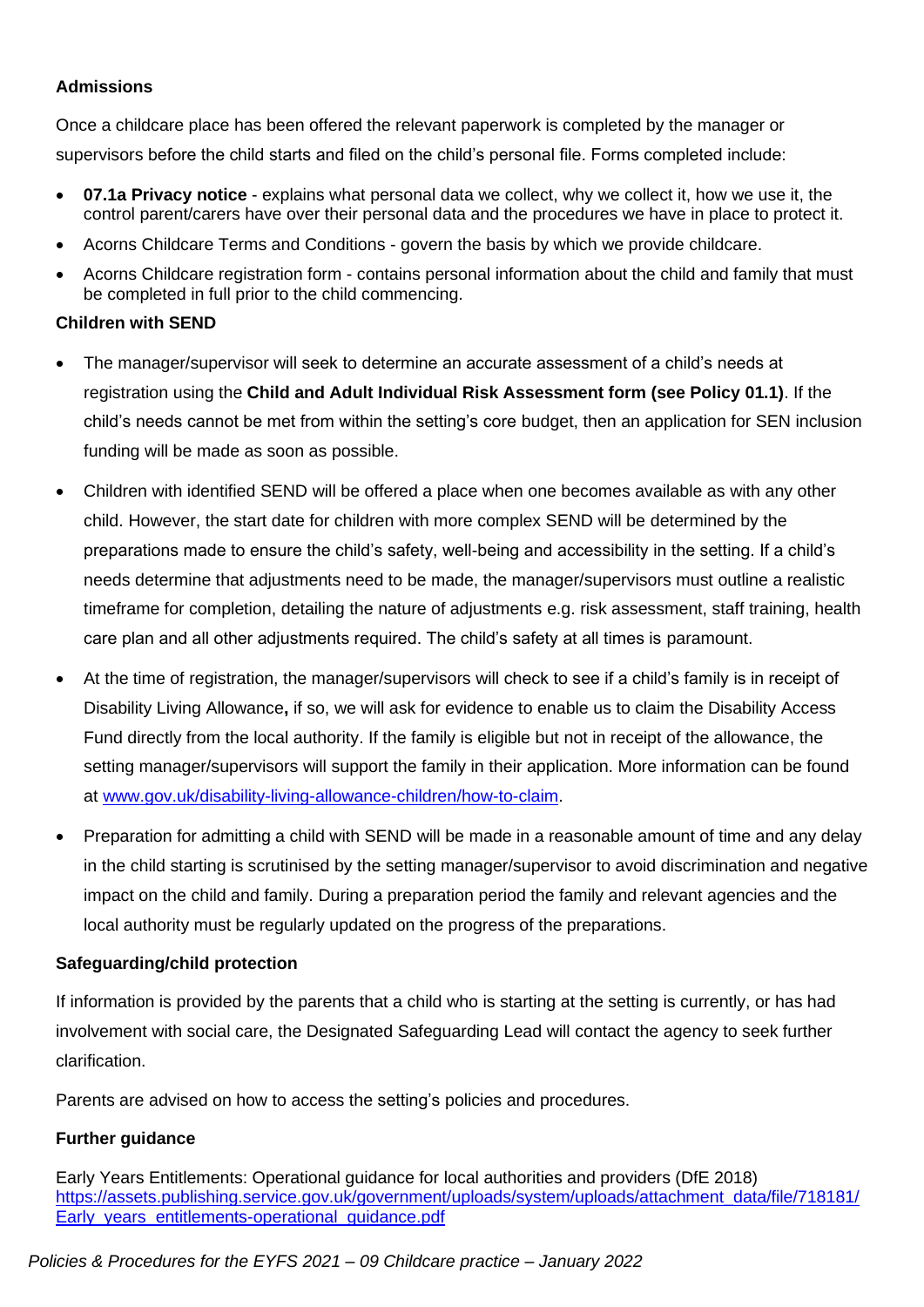

# **09.02 Absence**

We take steps to ensure that children are kept safe, that their wellbeing is promoted, and they do not miss out on their entitlements and opportunities. At the very least, good attendance promotes good outcomes for children. In a small minority of cases, good attendance may also lead to early identification of more serious concerns for a child or family.

There are several reasons why a child may be absent from a setting. In most cases it is reasonable to expect that parents/carers alert the setting as soon as possible, or in the case of appointments and holidays give adequate notice. Parents should contact the setting as soon as possible to advised of child absence preferably before the usual start time. Designated Safeguarding Lead must also adhere to Local Safeguarding Partners (LSP) requirements, procedures and contact protocols for children who are absent or missing from childcare.

- If a child who normally attends fails to arrive and no contact has been received from their parents within one hour of their registered start time, the Key Person, takes immediate action to ensure contact is made to seek an explanation for the absence and be assured that the child is safe and well.
	- Once a reason for Absence is established the following codes will be used to record their absence together with planned return date on the Day's Register
		- $O$  AL  $I = III$
		- $\circ$  AL H = Holiday
		- $O$  AL C = Covid
		- $\circ$  AL F = Funded
- A record the telephone conversation, email or messenger is recorded on Child Absence Form includes Date of Telephone Call / Email, - Parents / Staff initials, - Reason for Absence, Expected time of return and this will be kept in the individual's child's personal fileThe Absence Track Form is completed.
- Attempts to contact the child's parents or other named carers continue throughout the day on the first day of absence.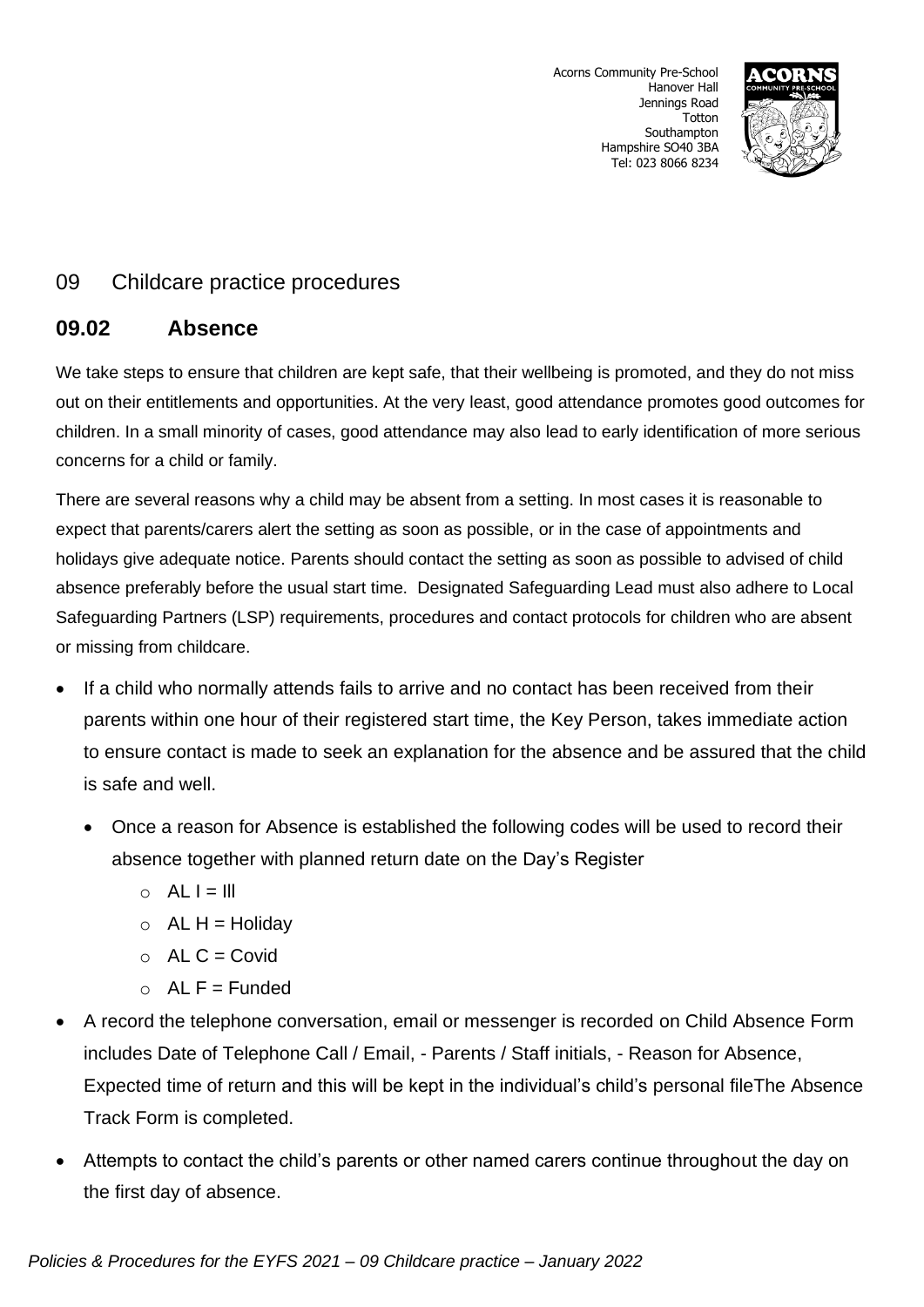- If no contact is made with the parents and there is no means to verify the reason for the child's absence i.e. through a named contact on the child's registration form, this is recorded on a Record of Conversation as an unexplained absence on the child's personal file and is followed up by the manager/supervisor each day until contact is made.
- If contact has not been made with parents or other named carers within three working days, children's services will be contacted for advice about making a referral. Other relevant services maybe contacted as per LSP procedures.
- Absence records are retained for at least three years, or until the next Ofsted inspection following a cohort of children moving on to school.

If at any time further information comes to light that gives cause for concern, procedure **06.1 Responding to safeguarding or child protection concerns Policy** is immediately followed.

## **Safeguarding vulnerable children**

- The Designated Safeguarding Lead or key person attempts to contact the parents to establish why the child is absent. If contact is made and a valid reason given, the information is recorded in the child's file.
- Any relevant professionals involved with the child are informed, e.g. social worker/family support worker.
- If contact is made with parents/carers and Designated Safeguarding Lead is concerned that the child is at risk, the relevant professionals are contacted immediately. The events, conversation and follow-up actions are recorded.
- If contact cannot be made, the Designated Safeguarding Lead contacts the relevant professionals and informs them of the situation.
- If the child has current involvement with social care, the social worker is notified on the day of the unexplained absence.
- If at any time information comes to light that gives cause for concern, 06 Safeguarding children, young people and vulnerable adults procedures are followed immediately.
- If a child misses three consecutive sessions and it has not been possible to make contact, the designated person calls Social Care and makes a referral if advised.
- If there is any cause for concern i.e. the child has a child protection plan in place or there have been previous safeguarding and welfare concerns, the Designated Safeguarding Lead attempts to contact the child's parent/carer immediately. If no contact is made, the child's absence is logged on **06.1b Safeguarding incident reporting form**, and Social Care are contacted immediately, and safeguarding procedures are followed.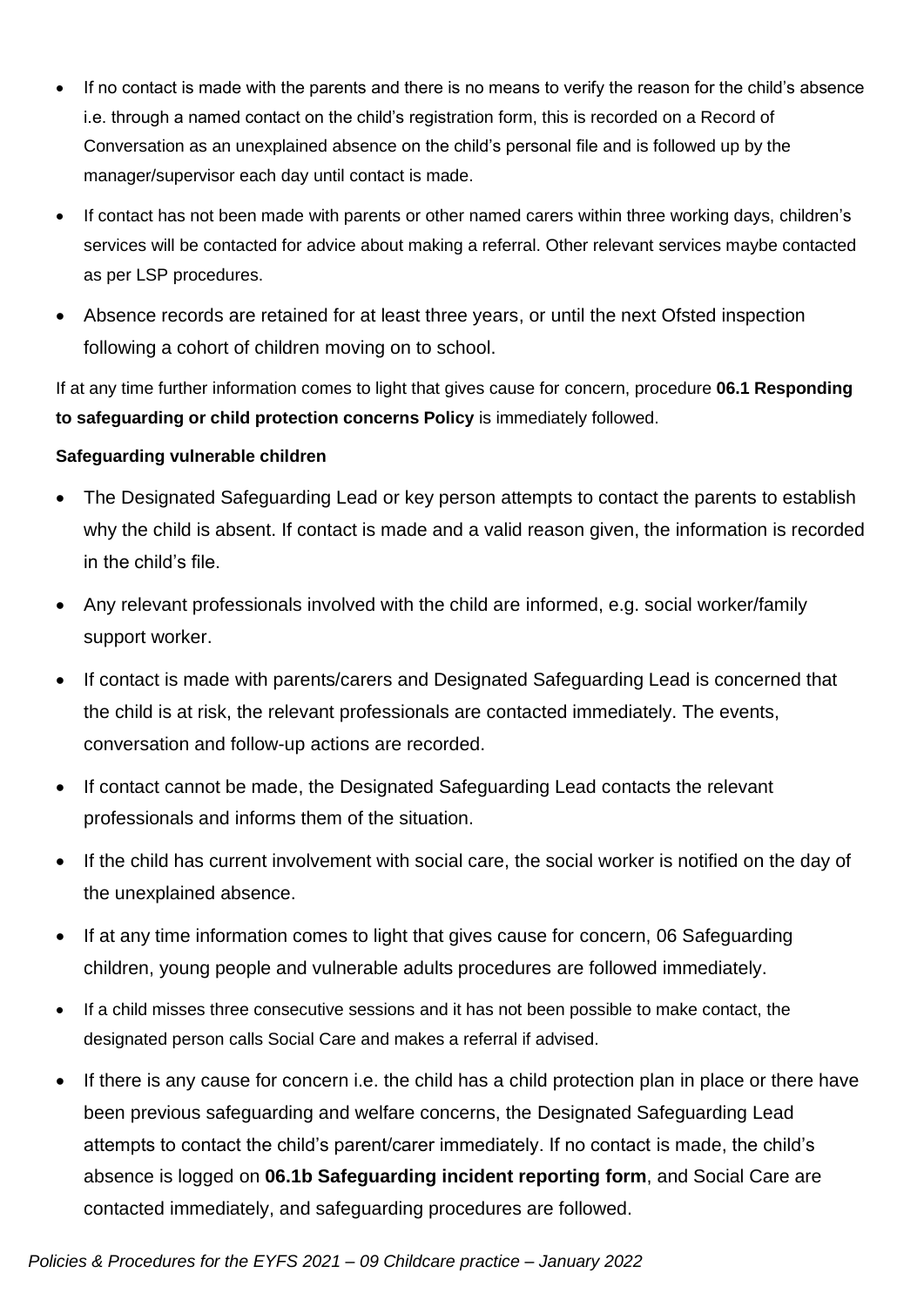## **Poor/irregular attendance**

Whilst attendance at an early years setting is not mandatory, regular poor attendance may be indicative of safeguarding and welfare concerns that should be followed up.

- In the first instance the setting manager/supervisors should discuss a child's attendance with their parents to ascertain any potential barriers i.e. transport, working patterns etc and should work with the parent/s to offer support where possible.
- If poor attendance continues and strategies to support are not having an impact, the setting manager/supervisors must review the situation and decide if a referral to a multi-agency team is appropriate.
- Where there are already safeguarding and welfare concerns about a child or a child protection plan is in place, poor/irregular attendance at the setting is reported to the Social Care worker without delay.

In the case of funded children the local authority may use their discretion, where absence is recurring or for extended periods, taking into account the reason for the absence and impact on the setting. The setting manager is aware of the local authority policy on reclaiming refunds when a child is absent from a setting**.**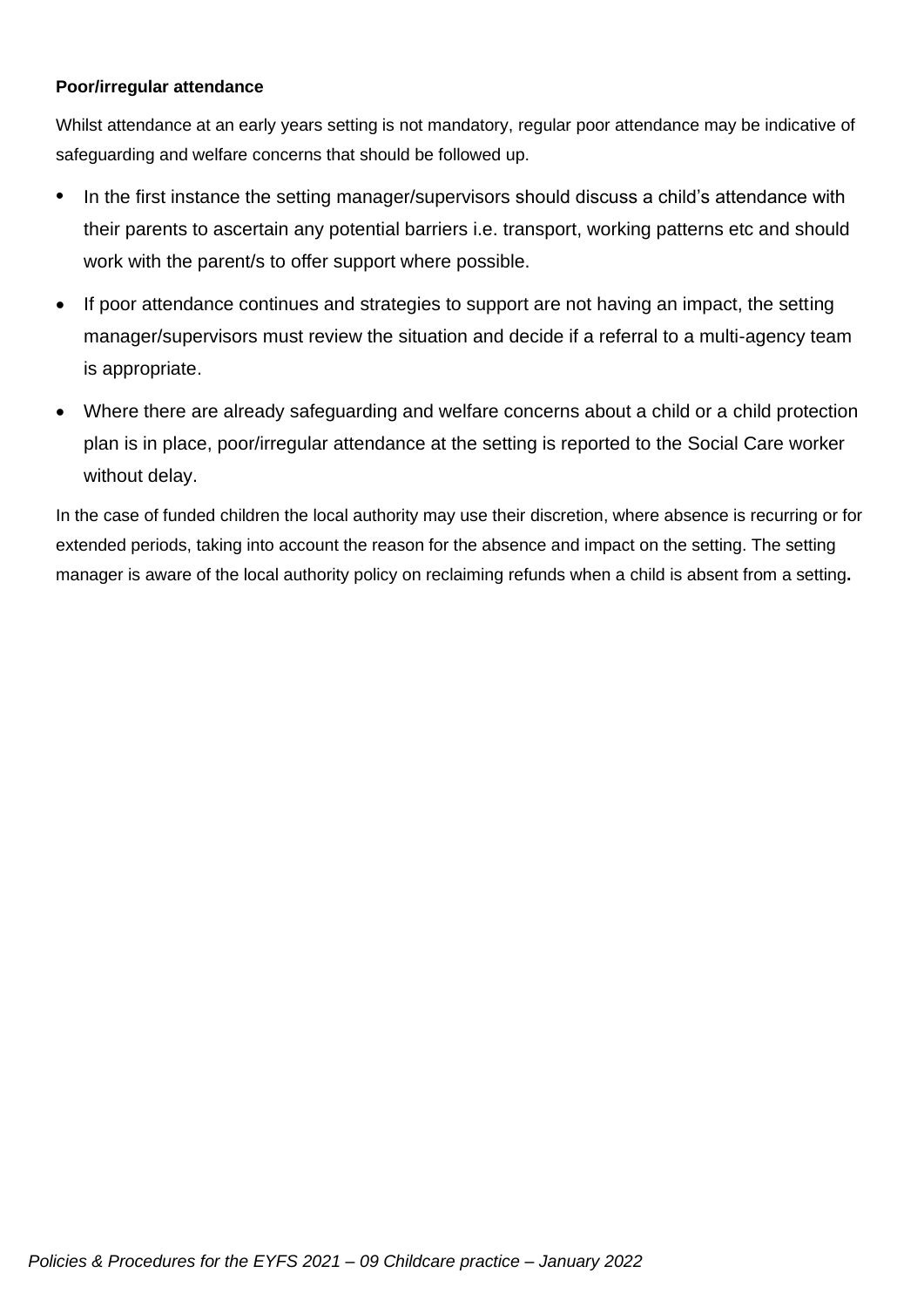

# **09.03 The role of the key person**

# *'Each child must be assigned a key person'* (EYFS 2021)

Young children need to form a secure attachment to key person when they join the setting to feel safe, happy, and eager to participate and learn.

# **The key person role**

- A key person builds an on-going relationship with the child and his/her parents and is committed to that child's well-being while in the setting.
- Every child that attends is allocated a key person when they begin settling in it is not the responsibility of the child to choose their own key person.
- Staff will fulfil the role in the absence of the main key person, for example, during annual leave or sickness.
- The key person conducts the progress check at age two for their key children.
- The role is fully explained to parents on induction and the name of the child's key person is recorded on the child's registration form.
- The key person is central to settling a child into the setting. The setting manager/supervisors and key person explain the need for a settling in process and agree a plan with the parents.
- Shift patterns and staff absence can affect a child who is just settling in; where possible, settling in should be matched to when the key person is on duty.
- The number of children for each key person takes into account the individual needs of children and the capacity of the key person to manage their cohort; it is also influenced by part-time places and part time staff. The setting manager should aim for consistency i.e. matching part-time staff to part-time children; full-time children should not be divided between key persons during the week.
- Photographs of key persons and their key groups are displayed clearly.
- The key person spends time daily with his or her key group to ensure their well-being.

## **Parents**

- Key persons are the first point of contact for parents with regard to matters concerning their child and any concerns parents may have are addressed with the key person in the first instance.
- Key persons support parents in their role as the child's first and most enduring educators.

## *Policies & Procedures for the EYFS 2021 – 09 Childcare practice – January 2022*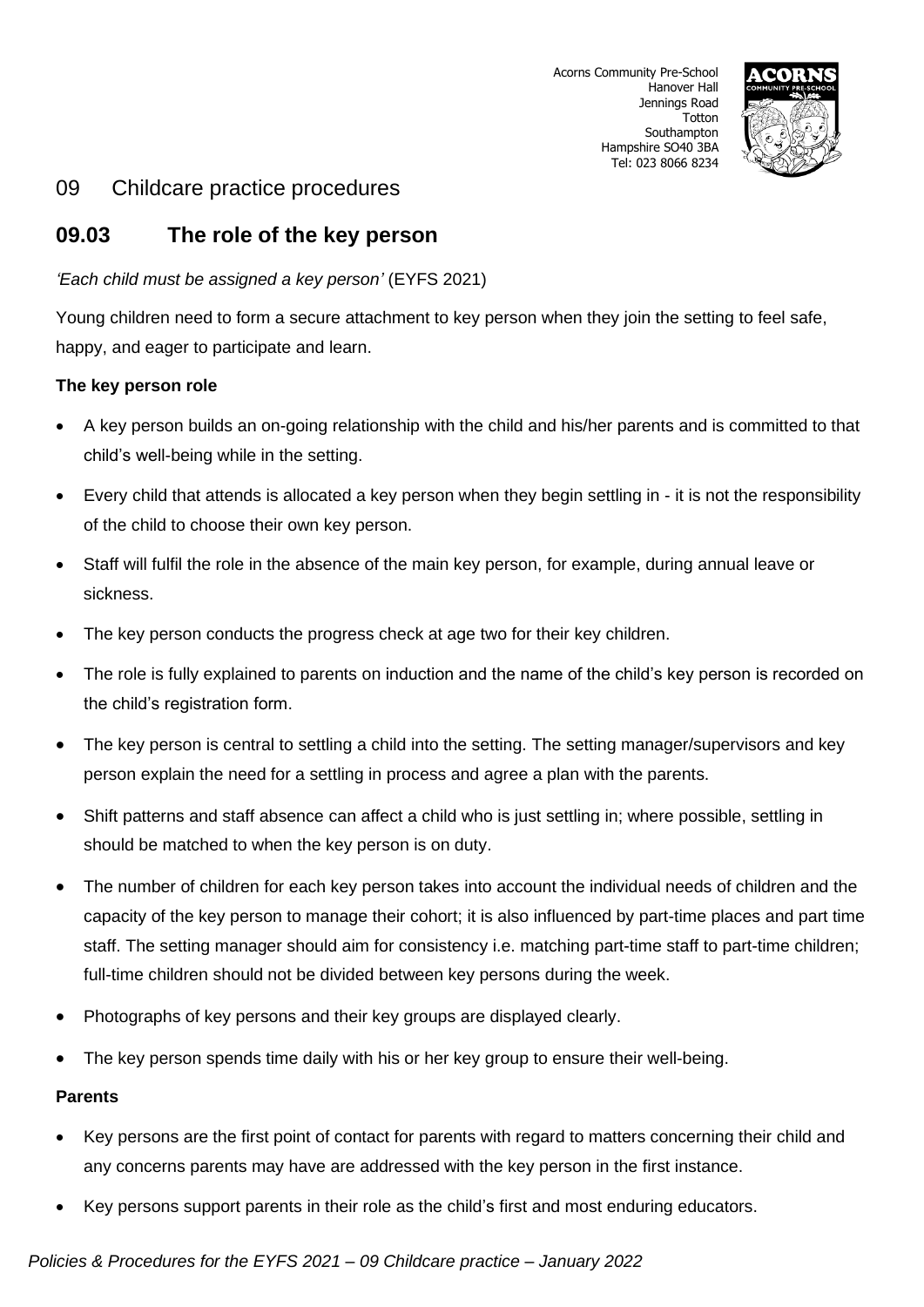• The key person is responsible for the child's developmental records, completing the progress check at age two, and for sharing information about progress with the child's parents.

### **Learning and development**

- The key person helps to ensure that every child's learning and care is tailored to meet their individual needs. This is achieved through regular observation and assessment of children, using information gathered about their achievements, interests and learning styles to plan for each individual child's learning and development.
- If a child's progress in any of the prime areas gives cause for concern, the key person must discuss this with the setting manager or SENCO and the child's parents.

## **Safeguarding children**

- The key person has a responsibility towards their key children to report any concern about their development, welfare or child protection matter to the setting manager and to follow the procedures in this respect.
- Regular supervision with the Designated Safeguarding Lead or manager provides further opportunities to discuss the progress and welfare of key children.
- All staff have a duty likewise.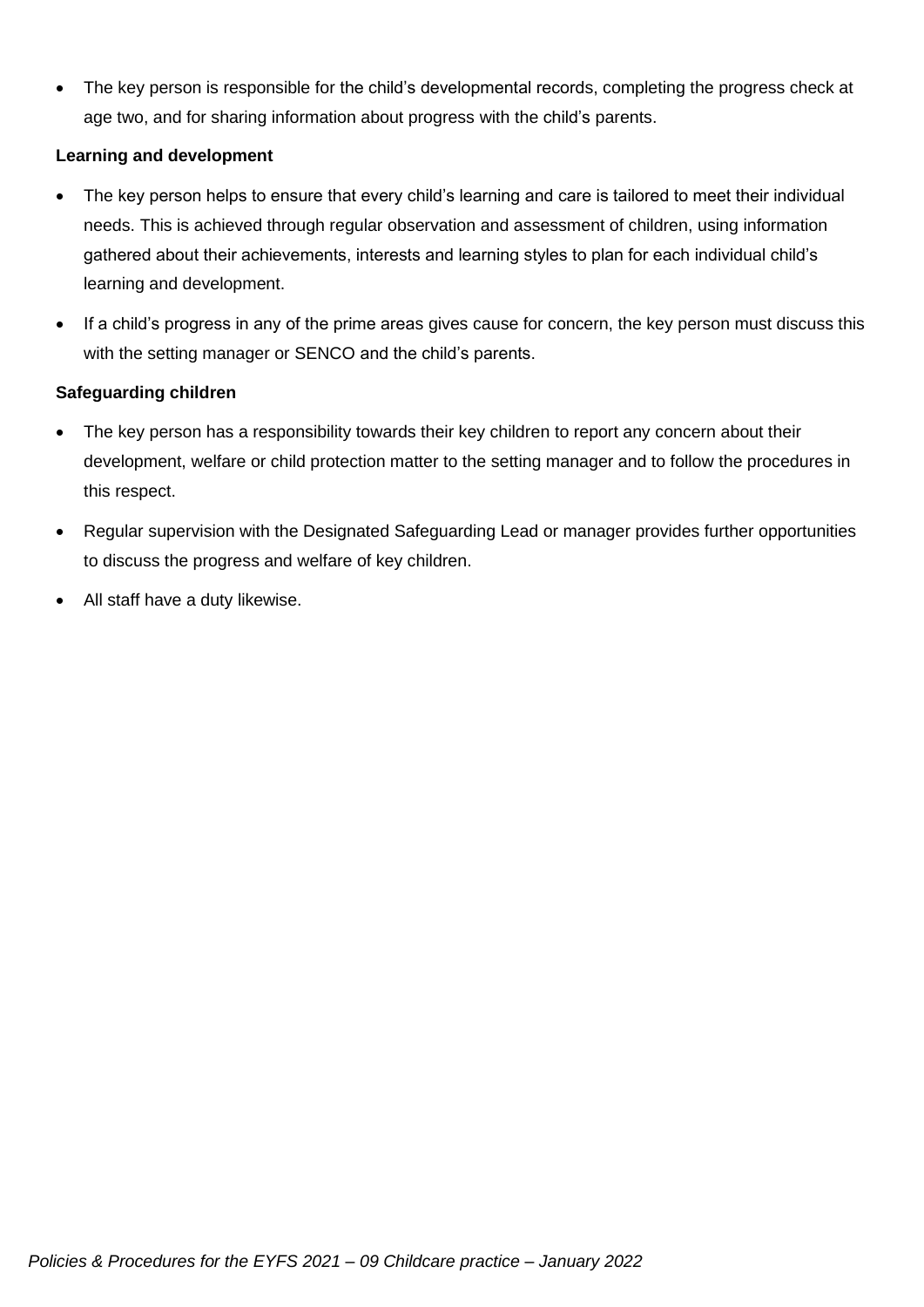

# **09.04 Settling in and transitions**

To feel securely settled and ready to learn, children need to form attachments with the adults who care for them, primarily a key person, but others too. In this way they feel part of a community; they are able to contribute to that community and receive from it. Very young children, especially two- to three-year-olds, approach separation from their parent with anxieties, older children have a more secure understanding of 'people permanence' and are able to approach new experiences with confidence; but also need time to adjust and feel secure. It is the entitlement of all children to be settled comfortably into a new environment.

We recognise there are three-stages to settling in:

- 1. *Proximity* Young children feel safest when a familiar adult, such as a parent, is present when they are getting used to a new carer and new surroundings. In this way they can become confident in engaging with those experiences independently later on.
- 2. *Secure base* Because the initial need for proximity of the parent has been met, young children gradually begin to feel secure with a key person in a new surrounding so that they are able to participate independently for small periods of time.
- 3. *Dependency* Young children are able to separate from parents' and main carers when they have formed a secure attachment to their key person who knows and understands them best and on whom they can depend for their needs to be met.

## **Promoting Strong Relationships and Settling In.**

- During the viewing visit to the setting or home visit the supervisors/manager will discuss settling-in with the parent/carer to make provisional plans to meet the child's specific needs.
- A young child may have little or no experience of group care. As part of gathering information from parents, it is important to find out about the child's experience of non-parental care, for example grandparents, or childminder; this informs staff as to how a child may respond to a new situation.

• On the first day, the key person or supervisor shows the parent around, introduces members of staff, and explains how the day is organised, making the parent and child feel welcome and comfortable.

The key person greets the parent and child as soon as possible.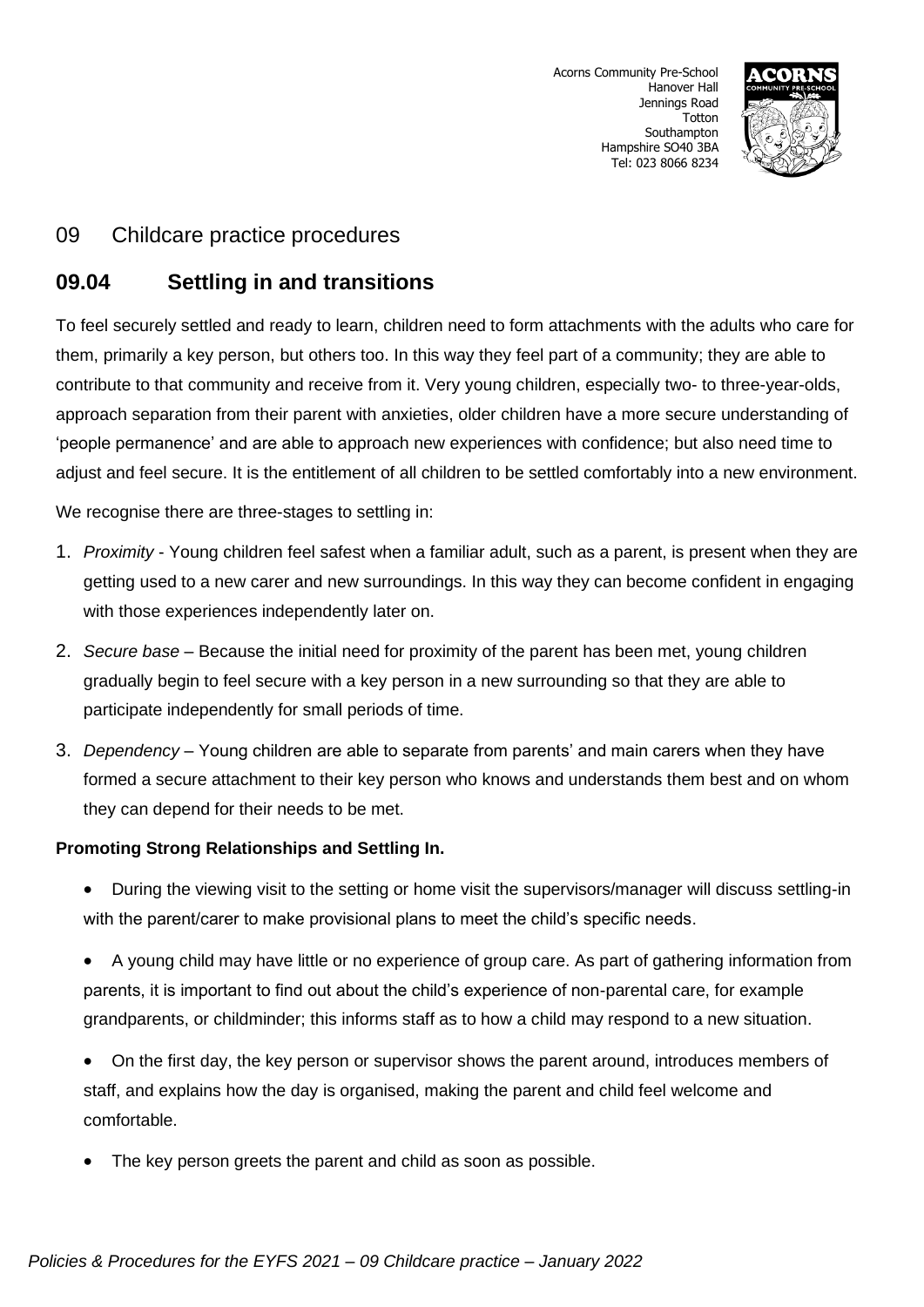• To support settling in the parent may be invited to play with their child and the key person. As much time as possible is allowed for the key person to do this.

• Over subsequent days, depending how the child is settling, the parent may be invited to attend other significant times of the day, including lunch and afternoon play.

• When the young child has experienced different times of the day, these are then fitted together to establish continuity of the day.

• When the parent leaves, they should say goodbye and say they are coming back. Parents are encouraged not to slip away without the child noticing, as this can lead to the child becoming upset.

• Separation can cause anxiety especially in two-year-olds as they have no concept of where their parents have gone.

• Should parent need to stay to settle a child, the key person and parent will discuss a settling plan, which will include the parent gradually extending taking time out of the setting.

- It is evident that a child is developing a sense of secure base when he or she shows interest in activities and begins to engage with the key person and other children.
- Any settling process will be reviewed on a regular basis taking into account behaviour in the setting and at home which may be a sign of separation difficulty.
- If a settling in plan is in place and the parent feels some aspects of this will be difficult perhaps another close relative can support the child to settle.
- Genuine difficulties need to be handled sensitively. If settling continues to be a concern we will discuss different strategies including, changing session days/times and deferring starting to a later date.
- Some children may appear to be settled within a couple of days, however, in some cases, they may revert to the need for support and reassurance from adults.

## **Settling-in for those with SEND**

• If a child has been identified as having SEND then the key person/SENCO and parents will need to identify and address potential barriers to settling in e.g. timings of medication and invasive procedures, specific routines and levels of support.

## **Prolonged absences**

If children are absent from the setting for any for periods of time beyond one or two weeks, their attachment to their key persons will have decreased and a re-settling plan may be need to be promote the relationship.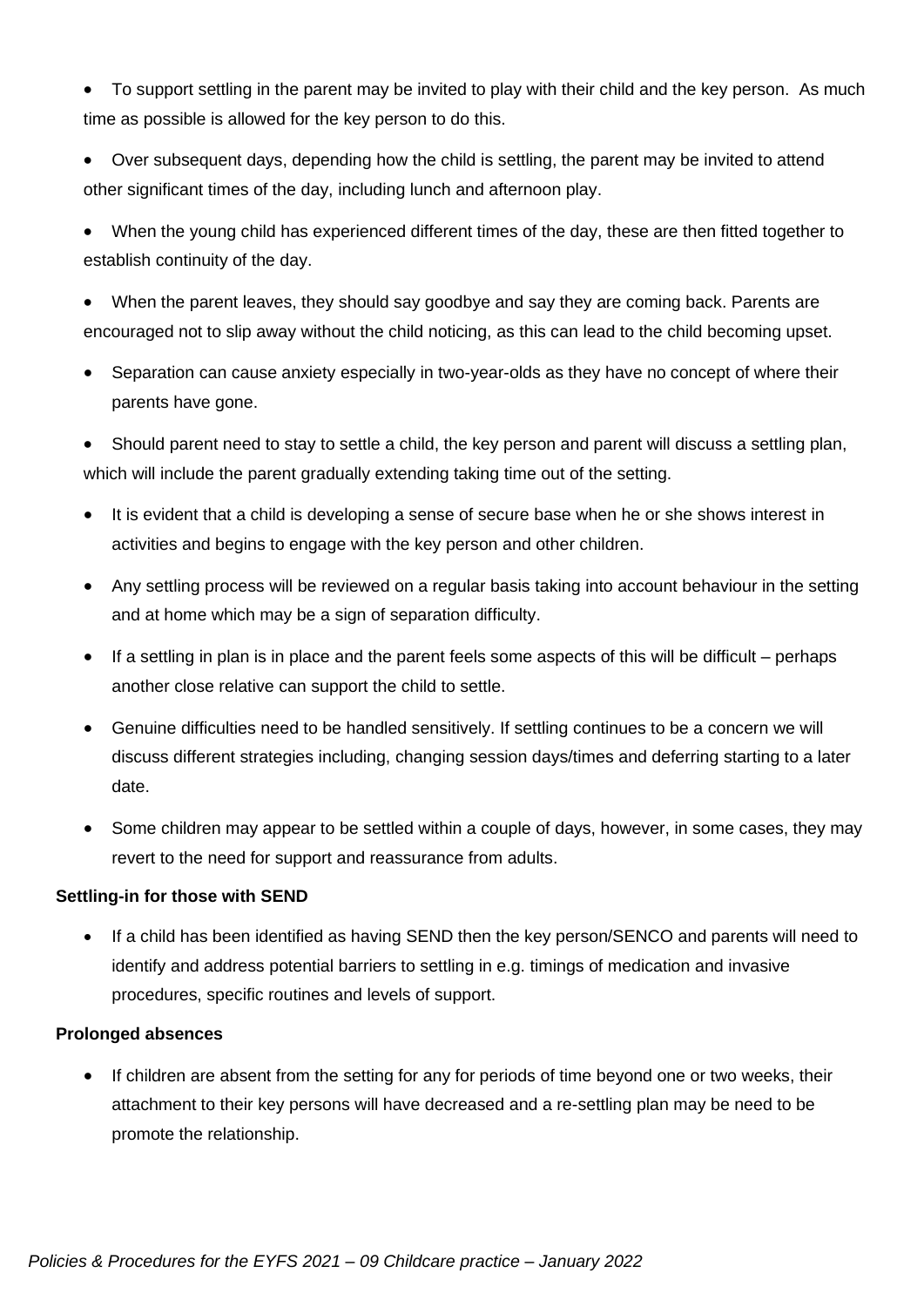## **For children whose first language is not English**

- For many children learning English as an additional language, the stage of proximity takes longer as the child is dependent upon the parents' input to make sense of what is going on.
- If the parent does not speak English, efforts are made to ensure the settling in process is clear and understood. This may involve sourcing an interpreter who would be encouraged to see about the setting prior to explaining to parents.
- The parent/carer/interpreter supports the settling-in process by staying with the child on their first day and talking to him/her in their home language to be able to explain things.
- Through the parent/carer/interpreter, the key person will try to gauge the child's level of skills in their home language; this will give the key person an idea of the child's interests and levels of understanding.
- The need for the parent to converse in the child's home language is important.
- The key person makes the parent feel welcome using smiles and gestures.
- With the parent, make a list of key words in the child's home language; sometimes it is useful to write the word as you would pronounce it. These words will be used with the child and parents will be addressed with 'hello' and 'goodbye' in their language.
- The key person prepares for the child's visits by having a favourite toy or activity ready for the child to provide a means to interact with the child.
- Children will be spoken to as per any other child, using gestures and facial expressions to help.
- When the child feels happy to spend time with the key person, the usual settling process will be followed, we recognise it may take a little longer for the child to be settled.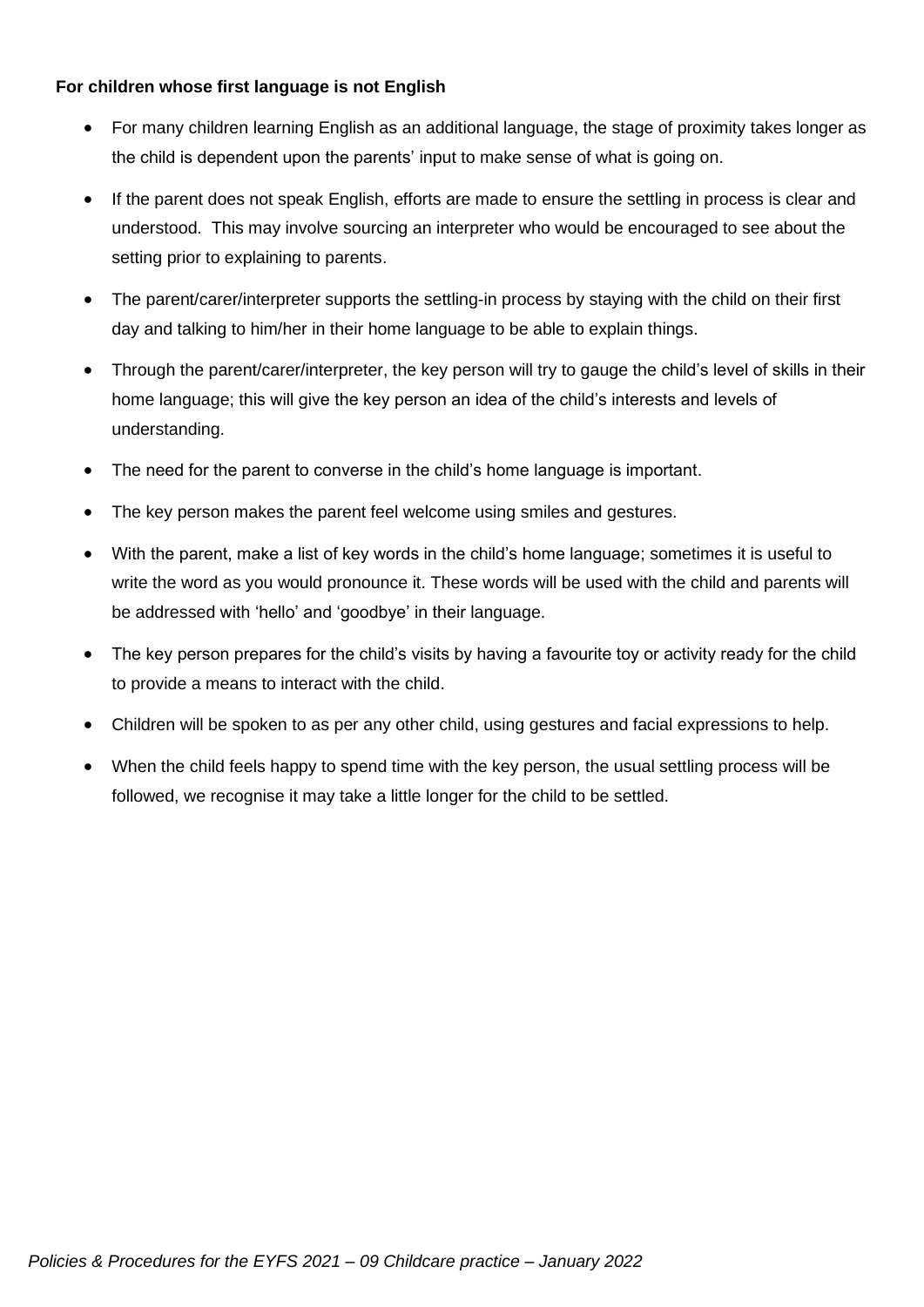Acorns Community Pre-School Hanover Hall Jennings Road **Totton** Southampton Hampshire SO40 3BA Tel: 023 8066 8234



# 09 Childcare practice procedures

# **09.05 Establishing children's starting points**

When children start at the setting they arrive at different levels of learning and development. In order to help them to settle and make rapid progress it is important that they are provided with care and learning opportunities that are suited to their needs, interests and abilities. This means establishing and understanding their starting points and whether there are any obstacles to their learning, so that teaching can be tailored to the 'unique child'.

- The aim of establishing a child's starting points is to ensure that the most appropriate care and learning is provided from the outset.
- Starting points are established by gathering information from the first contact with the child's parents at viewing visit or home visit and during the 'settling in' period. Staff do not 'wait and see' how the child is settling before they begin to gather information.
- The key person is responsible for establishing their key children's starting points by gathering information in the following ways:
	- observation of the child during settling in visits
	- discussion with the child's parents
	- building on information that has been gathered during registration by referring to the registration form

The information gathered is recorded from the child starting with the setting.

- The key person must make a 'best fit' judgment about the age band the child is working in, referring to Development Matters or Birth to Five Matters.
- The key person should complete details by indicating where they have gathered their evidence from, using more than one source where possible i.e. parent comment and observation during settling in.
- If the initial assessment raises any concerns that extra support may be required procedure **09.12 Identification, assessment and support for children with SEND Policy** is followed.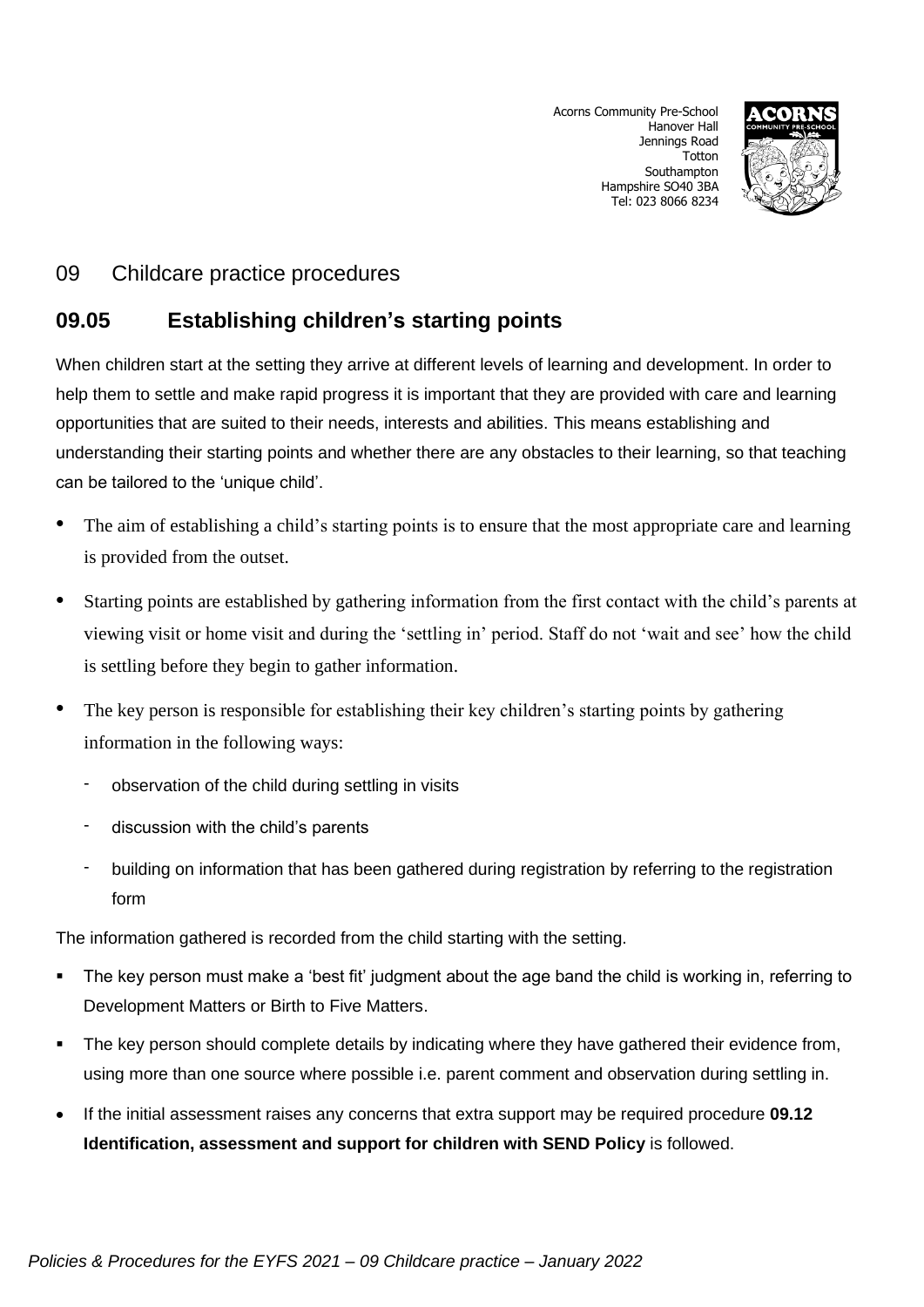

# **09.06 Arrivals and departures**

Prime times of the day make the very best of routine opportunities to promote 'tuning-in' to the child emotionally and to create opportunities for learning. Arrivals and departures are key times in the day when children need support from their carer to make the transition smooth and happy; these times of day also pose a certain level of risk as parents and carers come and go. All staff are aware of the potential risks and take measures to minimise them.

# **Arrivals**

- Whenever possible the key person always greets young children at the gate/door. This ensures that young children are received into the setting by a familiar and trusted adult.
- The staff greets the parents and takes time to hear information the parents may need to share. They inform the parents of aspects of the day, any planned outings, or special planned event. Any consent forms are signed.
- Parents should say goodbye and reassure their child before leaving. Many parents will be in a hurry not doing this can have an unsettling effect.
- Should parent need a few minutes with staff/key person before leaving this can be arranged.
- Staff marks their presence and time of arrival in the register once the child is in the setting.
- When possible, the key person receives the child physically and tunes in to how he or she is feeling and prepares to meet his/her needs.
- If a child who is expected fails to arrive, we follow the procedure in **Policy 09.2 Absence**.
- If the member of staff receiving the child is not the key person, the member of staff will hand over the information shared by the parents to the key person when they arrive.

## **Injuries noted on arrival**

• If a child is noted to have visible injuries when they arrive at the setting procedure **06.01 Responding to safeguarding or child protection concerns Policy** is followed.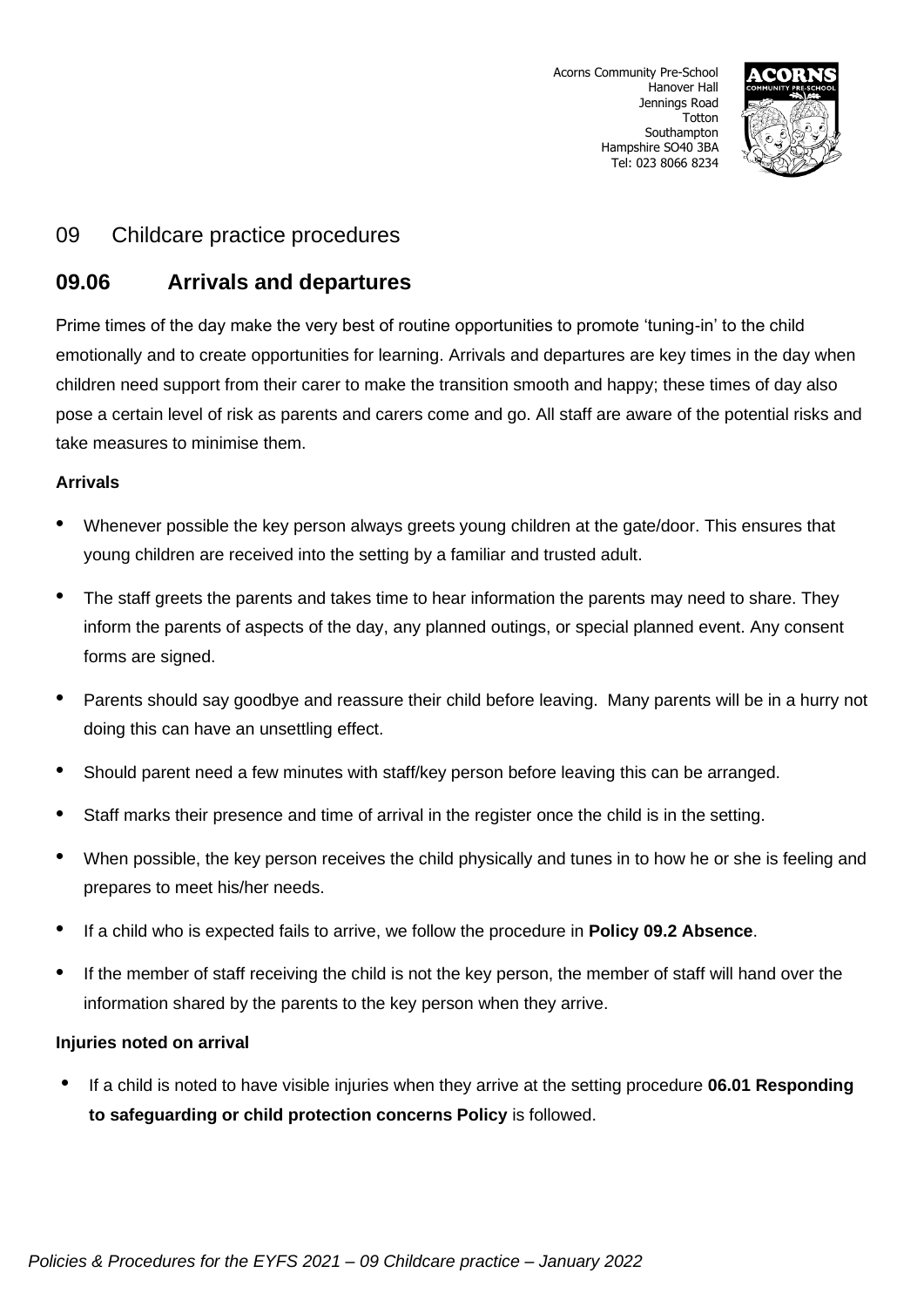### **Departures**

- Children are prepared for home, with clean faces, hands and clothes if required.
- Staff greet parents when they arrive, ensuring that the person who has arrived to collect the child is the parent/carer or a person named on the Register or an adult who has been nominated by the parents/cares with prior arrangement and in possession of the child's password. They hand over the child personally and enter the time of departure in the register.
- Only persons aged over 16 years should normally collect children. If a parent has no alternative, then this is agreed with the manager/supervisors and a risk assessment completed and signed by the parent. In all cases the manager/supervisors will ask the parents to ensure that in future alternative arrangements are made. If the parent is under 16 years of age a risk assessment will be completed. No child will be collected by anyone who has not reached 14 years of age. The risk assessment should take account of factors such as age/vulnerability of child, journey travelled, arrangements upon leaving the setting to go home/elsewhere.
- Practitioners verbally exchange information with parents.

#### **Maintaining children's safety and security**

Arrivals and departures pose a particular threat to the safety and security of the children, particularly when parents arrive at the same time or when in shared premises. To minimise the risk of a child leaving the building unnoticed, the setting manager conducts a risk assessment that identifies potential risks and the measures put in place to minimise them, such as staff busy talking to individual parents or doors left ajar. The risk assessment is shared with their line manager and is updated as and when required. View procedure **01.1 Risk assessment Policy** for further guidance.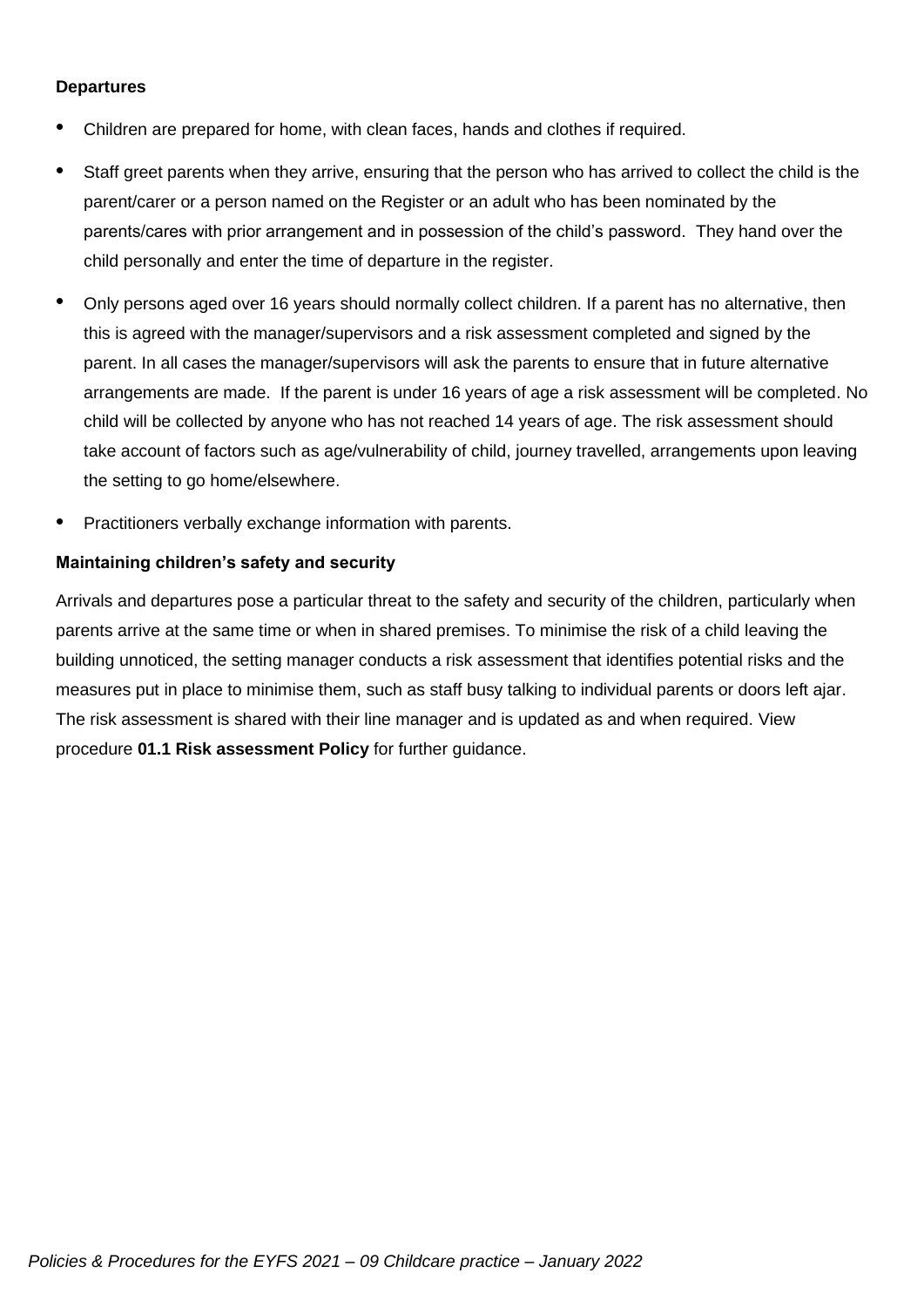

# **09.07 Intimate care and nappy changing**

Prime times of the day make the very best of routine opportunities to promote 'tuning-in' to the child emotionally and to create opportunities for learning. Nappy changing times are key times in the day for being close and promoting security as well as for communication, exploration and learning.

## **Young children, intimate care and toileting**

- Young children from two years may be put into 'pull ups' as soon as they are comfortable with this and if parents agree.
- Changing areas are warm, appropriately sited and there are safe areas to lay young children if they need to have their bottoms cleaned. There are objects of interest to take the child's attention.
- If children refuse to lie down for nappy change, they can be changed whilst standing up, providing it is still possible to clean them effectively.
- Each young child has his/her own bag to hand with their nappies/pull ups and changing wipes.
- Staff ensure that nappy changing is relaxed and a time to promote independence in young children.
- Young children are encouraged to take an interest in using the toilet; they may just want to sit on it and talk to a friend who is also using the toilet.
- They are encouraged to wash their hands and have soap and paper towels to hand. They should be allowed time for some play as they explore the water and the soap.
- Anti-bacterial hand wash liquid or soap should not be used by young children, as they are no more effective than ordinary soap and water.
- Staff are gentle when changing and avoid pulling faces and making negative comment about the nappy contents.
- Wipes or cotton wool and water are used to clean the child. Where cultural practices involve children being washed and dried with towels, staff aim to make reasonable adjustments to achieve the desired results in consultation with the child's parents. Where this is not possible it is explained to parents the reasons why. The use of wipes or cotton wool and water achieves the same outcome whilst reducing the risk of cross infection from items such as towels that are not 'single use' or disposable.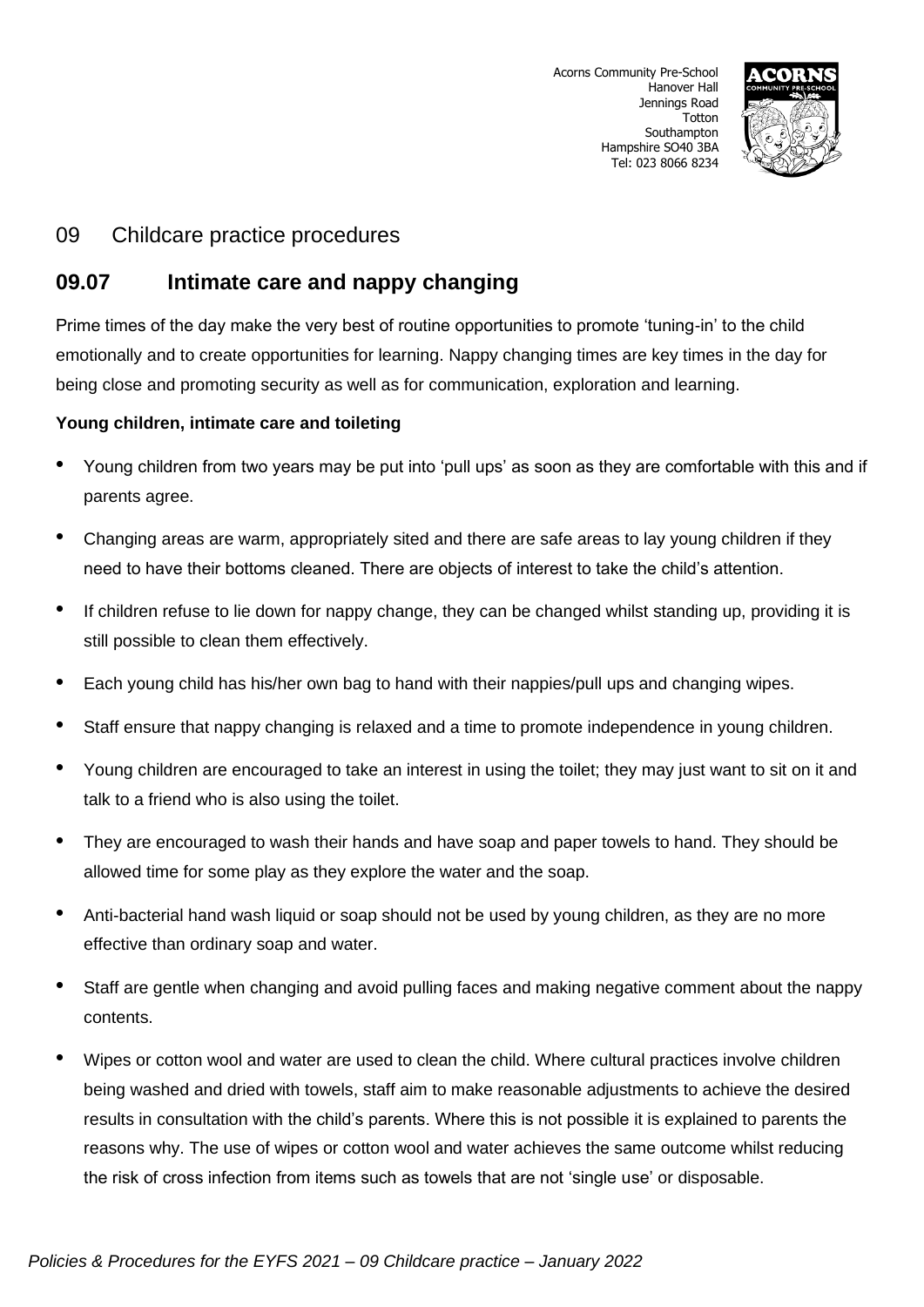- Staff do not make inappropriate comments about young children's genitals when changing their nappies.
- The procedure for dealing with sore bottoms is discussed and agreed with parents.
- Older children use the toilet when needed and are encouraged to be independent.
- Members of staffs do not wipe older children's bottoms unless there is a need, or unless the child has asked.
- Designated staff are responsible for regular changing of nappies so that no child is inadvertently overlooked and that all children's needs continue to be met.
- Parents are encouraged to provide enough changes of clothes for 'accidents when children are potty training.
- If spare clothes are kept by the setting, they are 'gender neutral' i.e. neutral colours, and are clean, in good condition and are in a range of appropriate sizes.
- If young children are left in wet or soiled nappies/pull-ups in the setting, this may constitute neglect and will be a disciplinary matter.

Nappy changing is always done in an appropriate/designated area. Children are not changed in play areas or next to snack tables. If there are limitations for nappy change areas due to the lay-out of the room or space available this is discussed with the setting manager's line manager so that an appropriate site can be agreed that maintains the dignity of the child and good hygiene practice.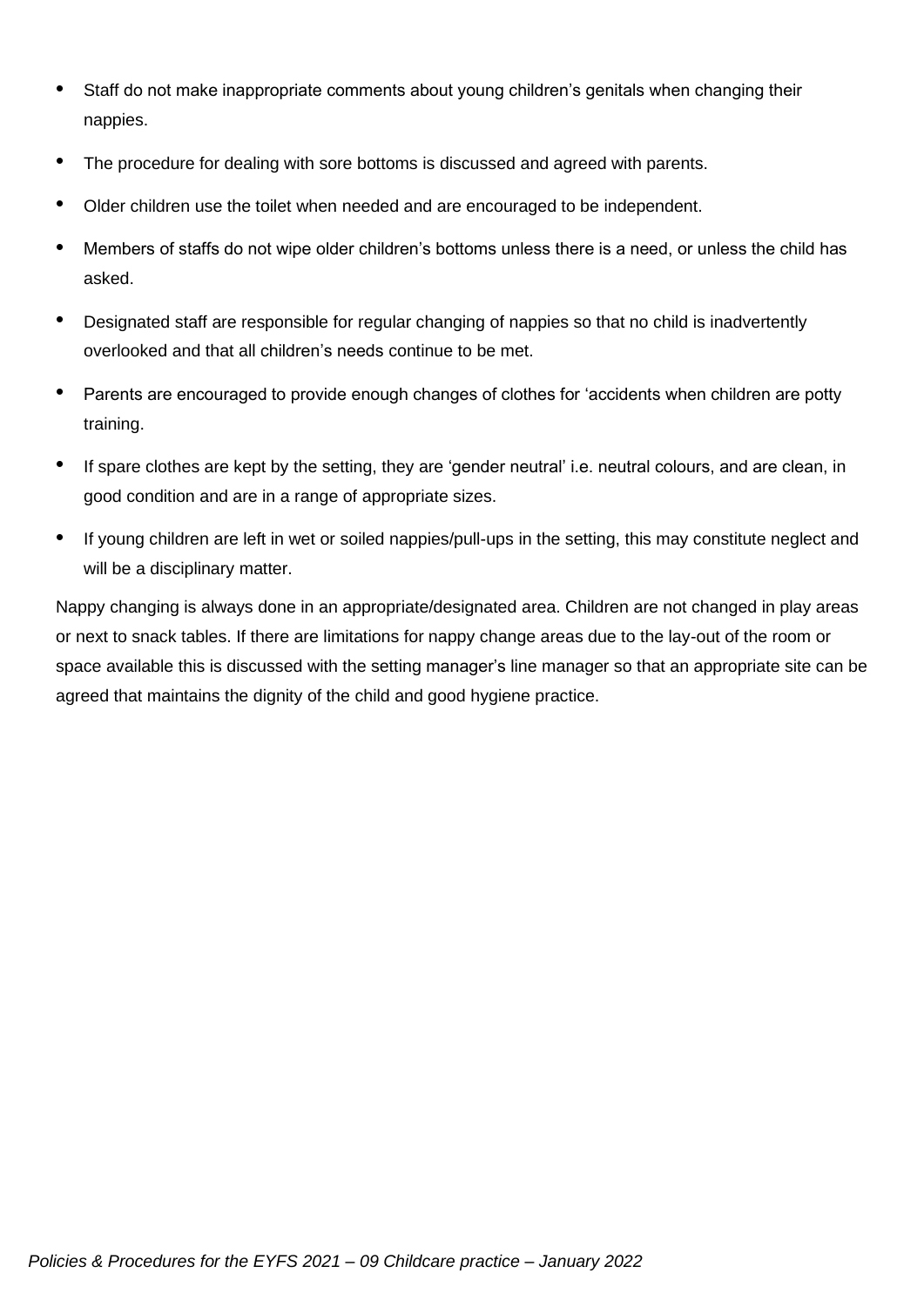Acorns Community Pre-School Hanover Hall Jennings Road **Totton** Southampton Hampshire SO40 3BA Tel: 023 8066 8234



# 09 Standard Childcare Practice

# **09.08 Snack-times and mealtimes**

# **Snack times**

- A 'snack' is prepared mid-morning and afternoon and can be organised according to the discretion of the setting manager
- Children may also take turns to help set the table. Small, lidded plastic jugs are provided with choice of milk or water.
- Children wash their hands before and after snack-time.
- Children are normally offered full-fat milk but can be gradually move to semi-skimmed milk as a main drink, as long as they are eating a varied and balanced diet.
- Fruit or raw vegetables, such as carrot or cucumber, are offered in batons, which children should be encouraged to help in preparing. Bananas and other foods are not cut as rounds, but are sliced to minimise a choking hazard.
- Portion sizes are gauged as appropriate to the age of the child.
- Biscuits should not be offered, but toast and crackers are good alternatives.
- Children arrive as they want refreshment and leave when they have had enough. Children are not made to leave their play if they do not want to have a snack.
- Staff join in conversation and encourage children's independence by allowing them to pour drinks, butter toast, cut fruit etc.

## **Lunch**

- Tables are never overcrowded during lunch. Some social distancing is encouraged even though it is acknowledged that children will play in close proximity for the rest of the session.
- Tables are cleaned before snack and lunch.
- Children wash their hands before lunch.
- Children are encouraged to eat food in their lunchboxes, savoury first.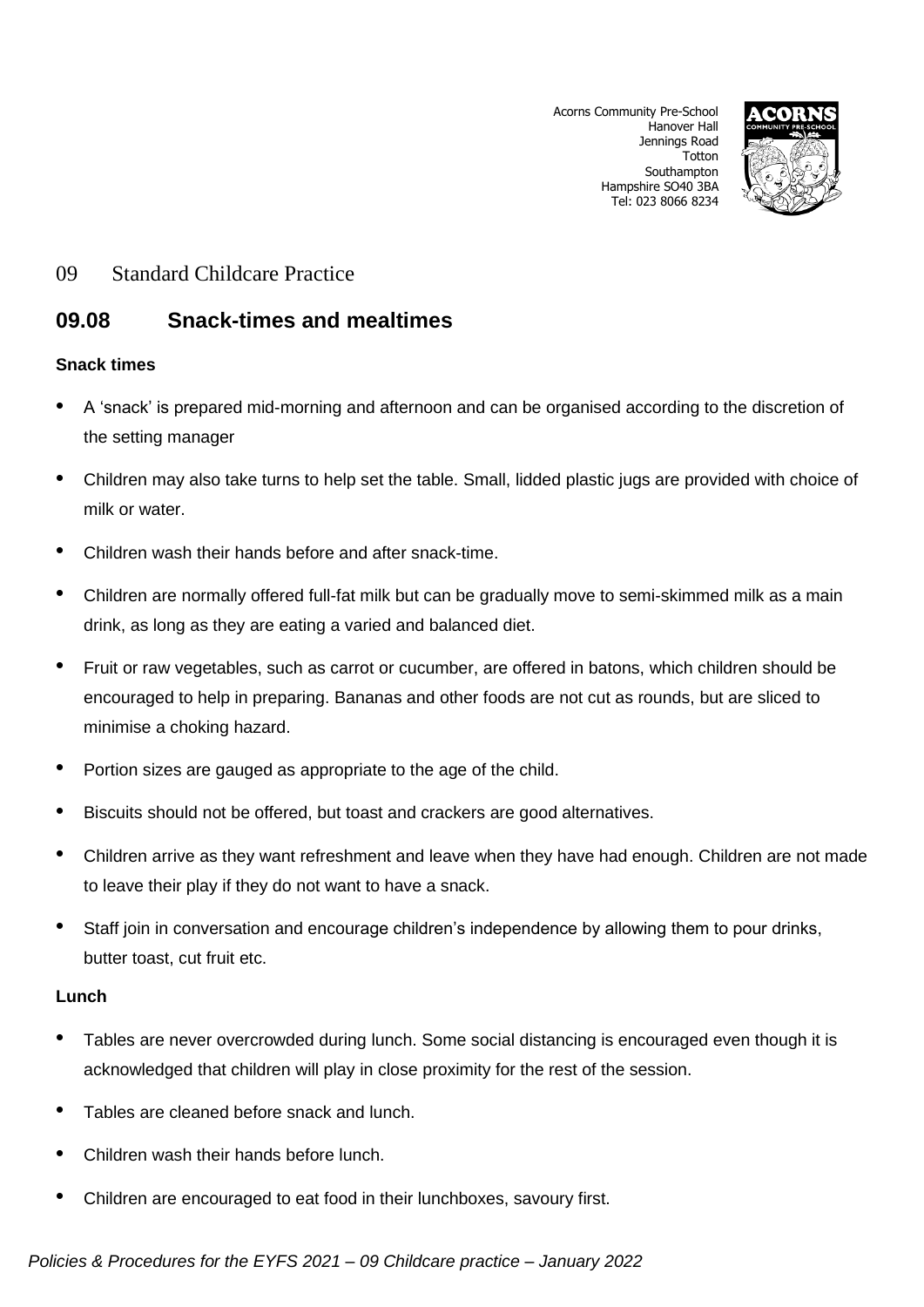- Staff have their lunch with children. Staff who are eating with the children role-model healthy eating and best practice at all times, for example not drinking cans of fizzy drinks in front of the children.
- Children are given time to eat at their own pace and are not hurried to fit in with adults' tasks and breaks. They are not made to eat what they do not like and are only encouraged to try new foods slowly.
- In order to protect children with food allergies or specific dietary requirements, children are discouraged from sharing and swopping their food with one another.
- Mealtimes are relaxed opportunities for social interaction between children and the adults who care for them.
- After lunch children are encouraged to put their rubbish/leftovers into their lunch box and put them on the lunch troller. They may help sweep the floor.
- Children are encouraged to go to the bathroom and wash their hands after lunch.
- Information for parents is displayed on the parent's notice board, including:
	- Ten Steps for Healthy Toddlers [https://infantandtoddlerforum.org/media/upload/pdf](https://infantandtoddlerforum.org/media/upload/pdf-downloads/HR_toddler_booklet_green.pdf)[downloads/HR\\_toddler\\_booklet\\_green.pdf](https://infantandtoddlerforum.org/media/upload/pdf-downloads/HR_toddler_booklet_green.pdf)
	- Snack foods including identification of any foods containing allergens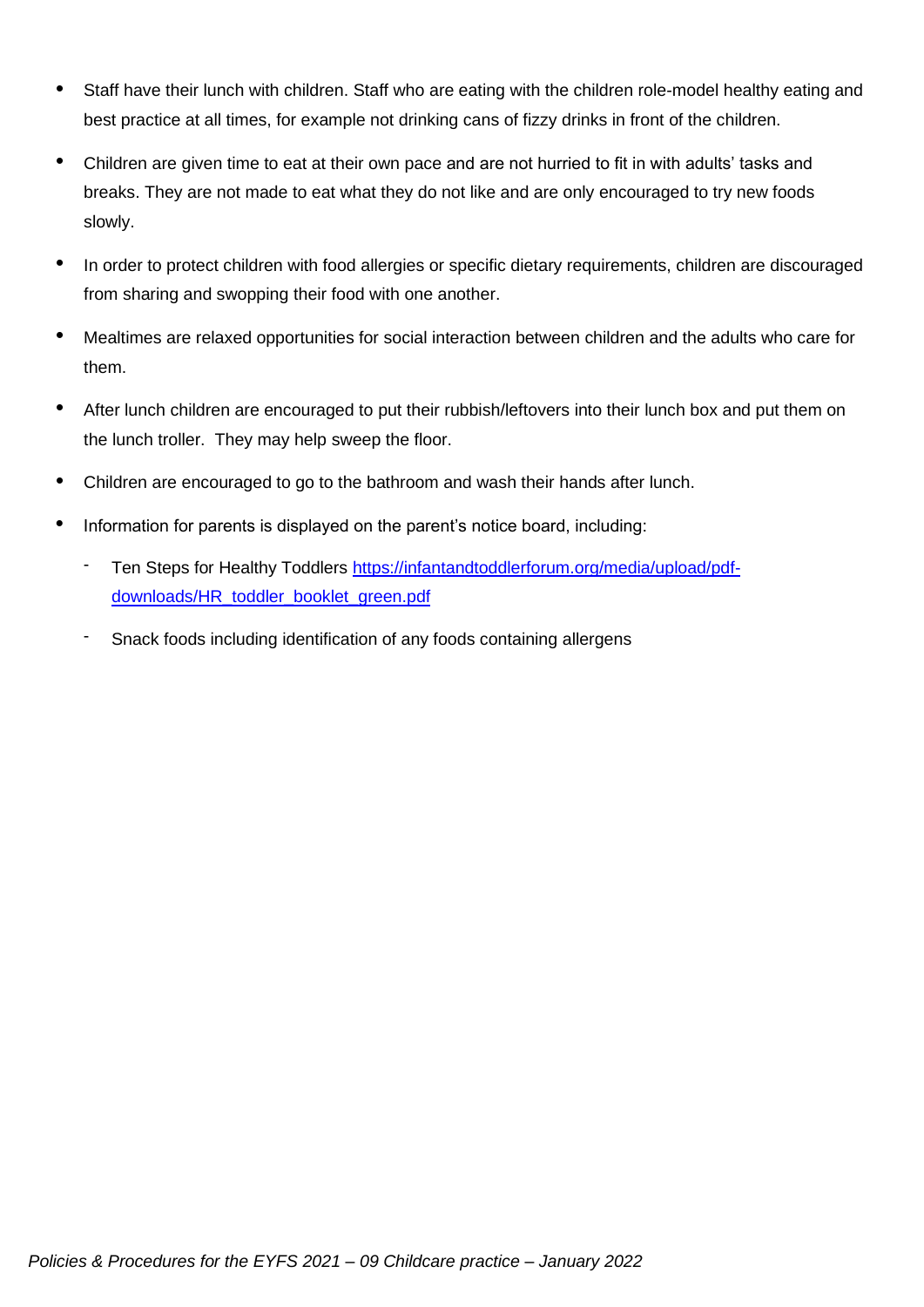

# **09.09 Impromptu sleep and rest time**

We do not plan sleep and rest times a child may fall asleep during session.

### **Children over 2yrs old**

- When possible heavier clothing is removed.
- Hair accessories that may come lose or detach are removed before sleep/rest time.
- If children fall asleep in-situ it may be necessary to move or wake them to make sure they are comfortable.
- Sleeping children are regularly checked and are within sight and/or hearing of staff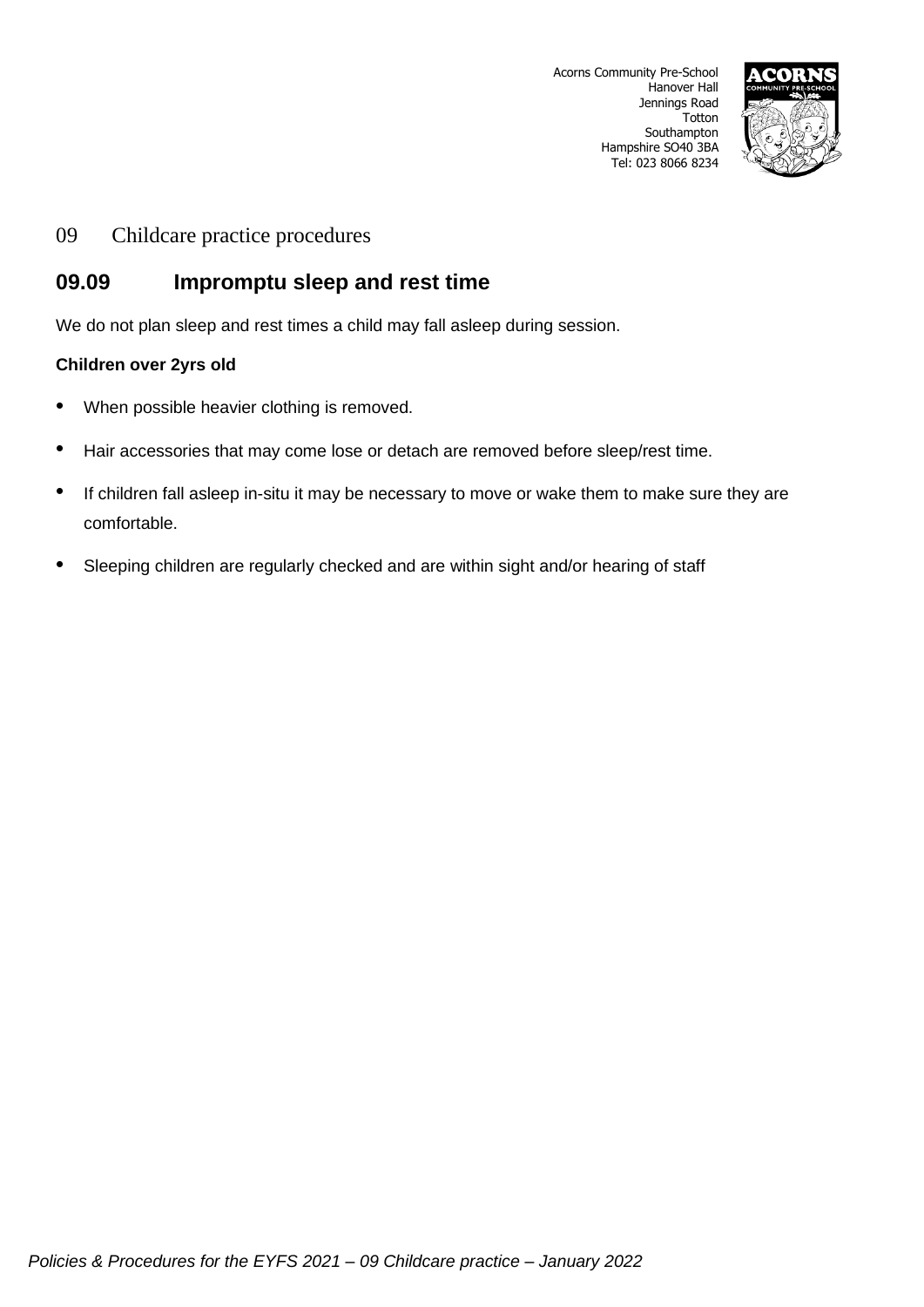*Policies & Procedures for the EYFS 2021 – 09 Childcare practice – January 2022*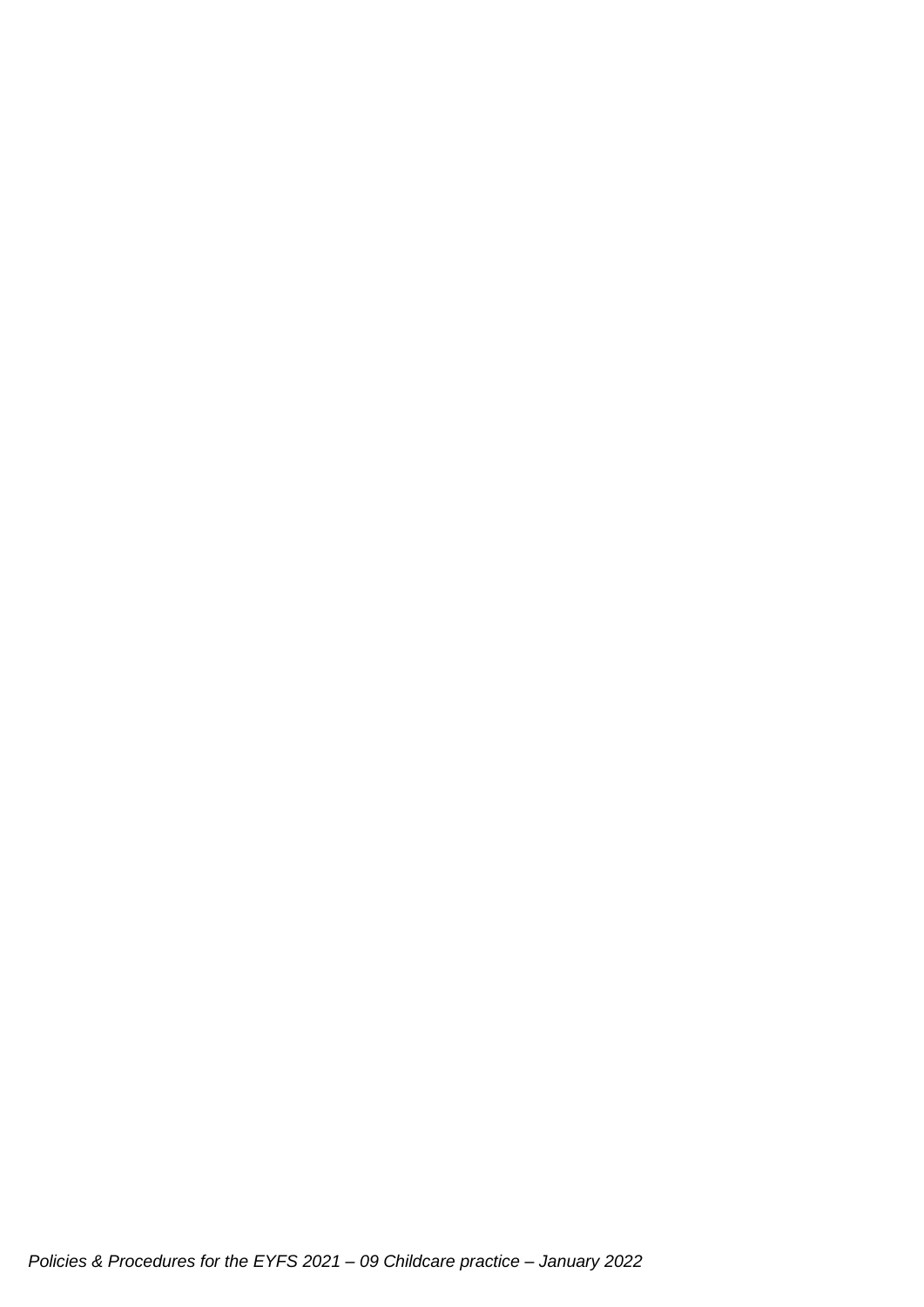

# **09.10 Managing separation anxiety in children**

Separation anxiety can occur with young children who do not feel securely attached to their key person. Taking steps to reduce anxiety and promote attachment is a priority task for the key person in partnership with the parent.

- Separation anxiety can be identified when signals are clearly understood by members of staff.
- Distress in children produces high levels of corticosteroids (neurochemicals) which hinder brain functioning. It is detrimental for young children to experience prolonged distress. Signals include:
	- crying inconsolably for extended periods; causing coughing or difficulty to breath or vomiting
	- holding breath
	- head banging or rocking
	- ambivalent feelings towards the key person, i.e. wanting to be picked up then struggling free
	- frantic movement or lashing out with arms and legs
	- biting, tantrums and snatching from others.
	- jealousy shown towards other children in the key group
	- refusing food or drink or showing signs of digestive problems
	- temporary interest in toys or others, then crying again.
	- prolonged periods of sleep
	- switching off, staring blankly
	- anxiousness about who is coming in and out of a room, standing by the door for long periods
	- being held, but not responding or smiling
	- crying when the parent collects or cheering up and eager when parent collects
- A picture of evidence builds up which may suggest that the young child is experiencing separation anxiety. This needs to be discussed with the parent and a plan made to help the child settle.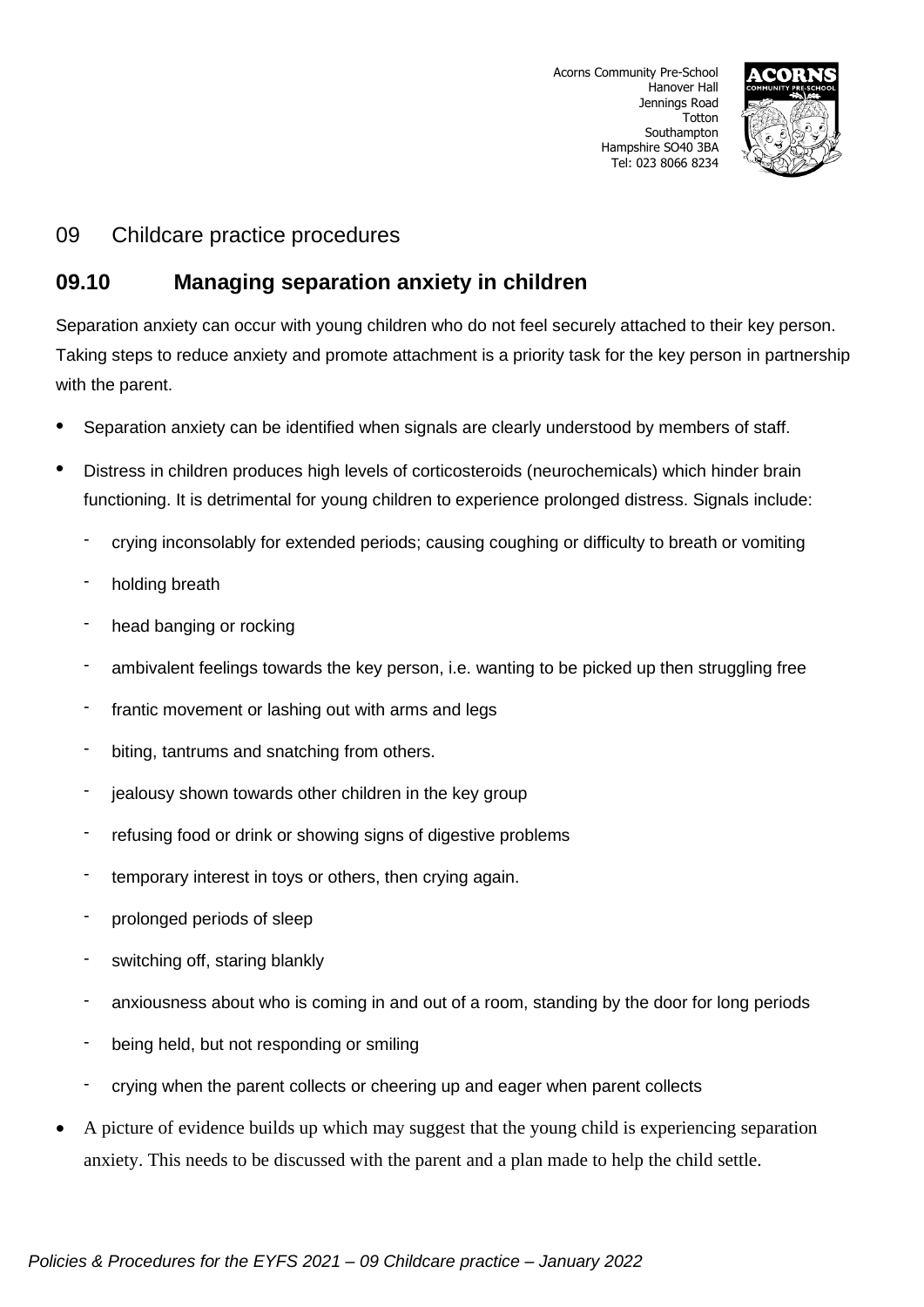- The parent and key person discuss the reasons that the separation anxiety has developed or been made worse. It could be due to:
	- hurried settling-in due to pressures on parents
	- inadequate settling in due to the key person being absent
	- changes of staff
	- part time attendance not allowing sufficient continuity for the child to become familiar with the surroundings and to make an attachment to the key person
	- change of key person in the setting
	- $changes at home stress events in the family$
	- child's illness
	- family having been away on holiday
	- previous distressing experiences with another setting
- The goal of any plan is to ensure the child is secure through forming an attachment with the key person.
- The settling in process is reviewed; if any aspect has been missed, this needs to be re-planned. This may include the need for the parent to stay or find a close relative or friend whom the child feels safe with if the parent cannot be there.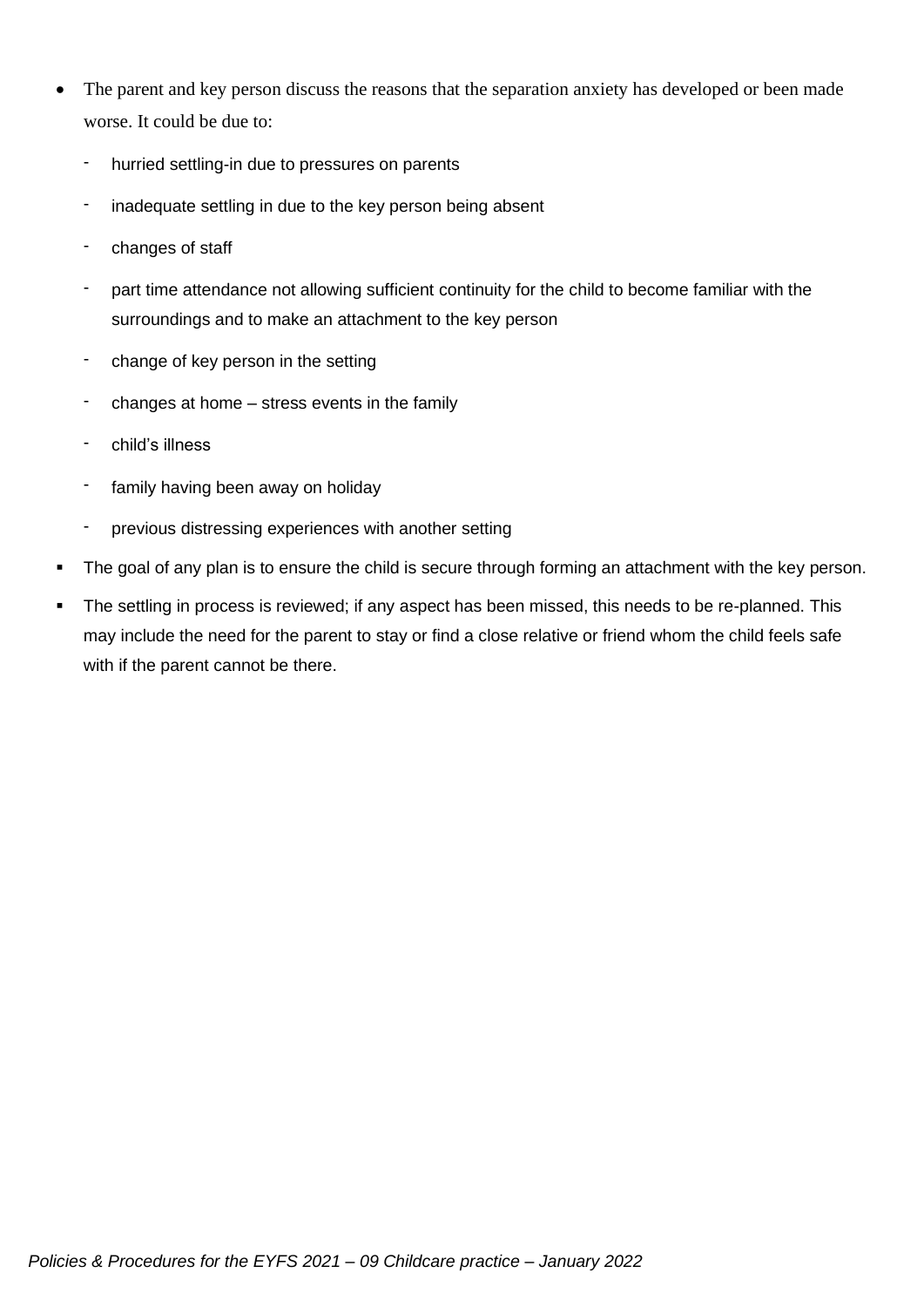Acorns Community Pre-School Hanover Hall Jennings Road **Totton** Southampton Hampshire SO40 3BA Tel: 023 8066 8234



# **09 Childcare practice procedures**

# **09.11 Promoting positive behaviour**

Positive behaviour is located within the context of the development of children's personal, social and emotional skills and well-being. A key person who understands children's needs, their levels of development, personal characteristics, and specific circumstances, supports this development. This ensures children's individual needs are understood and supported. Settling into a new environment is an emotional transition for young children especially as they learn to develop and master complex skills needed to communicate, negotiate and socialise with their peers. Skills such as turn taking and sharing often instigate minor conflicts between children as they struggle to deal with powerful emotions and feelings. During minor disputes, key persons help children to reflect and regulate their actions and, in most instances, children learn how to resolve minor disputes themselves. However, some incidents are influenced by factors, requiring a strategic approach especially if the behaviour causes harm or distress to the child or others. These situations are managed by the SENCO/key person using a stepped approach which aims to resolve the issue and/or avoid the behaviour escalating and causing further harm.

This is an unsettling time for young children. Practitioners are alert to the emotional well-being of children who may be affected by the disruption to their normal routine. Where a child's behaviour gives cause for concern, practitioners take into consideration the many factors that may be affecting them. This is done in partnership with the child's parents/carers and the principles of this procedure are adhered to

The setting manager/SENCO will:

- ensure that all new staff attend training on behaviour management such as *Understanding and Addressing Behaviour in the Early Years* (EduCare)
- help staff to implement procedure 09.11 Promoting positive behaviour in their everyday practice
- advise staff on how to address behaviour issues and how to access expert advice if needed

## **Rewards and sanctions**

Children need consistent messages, clear boundaries and guidance to intrinsically manage their behaviour through self-reflection and control.

Rewards such as excessive praise and stickers may provide immediate results for the adult but do not teach a child how to act when a 'prize' is not being given or provide the skills to manage situations and emotions themselves. Instead, a child is taught to be 'compliant' and respond to meet adult expectations to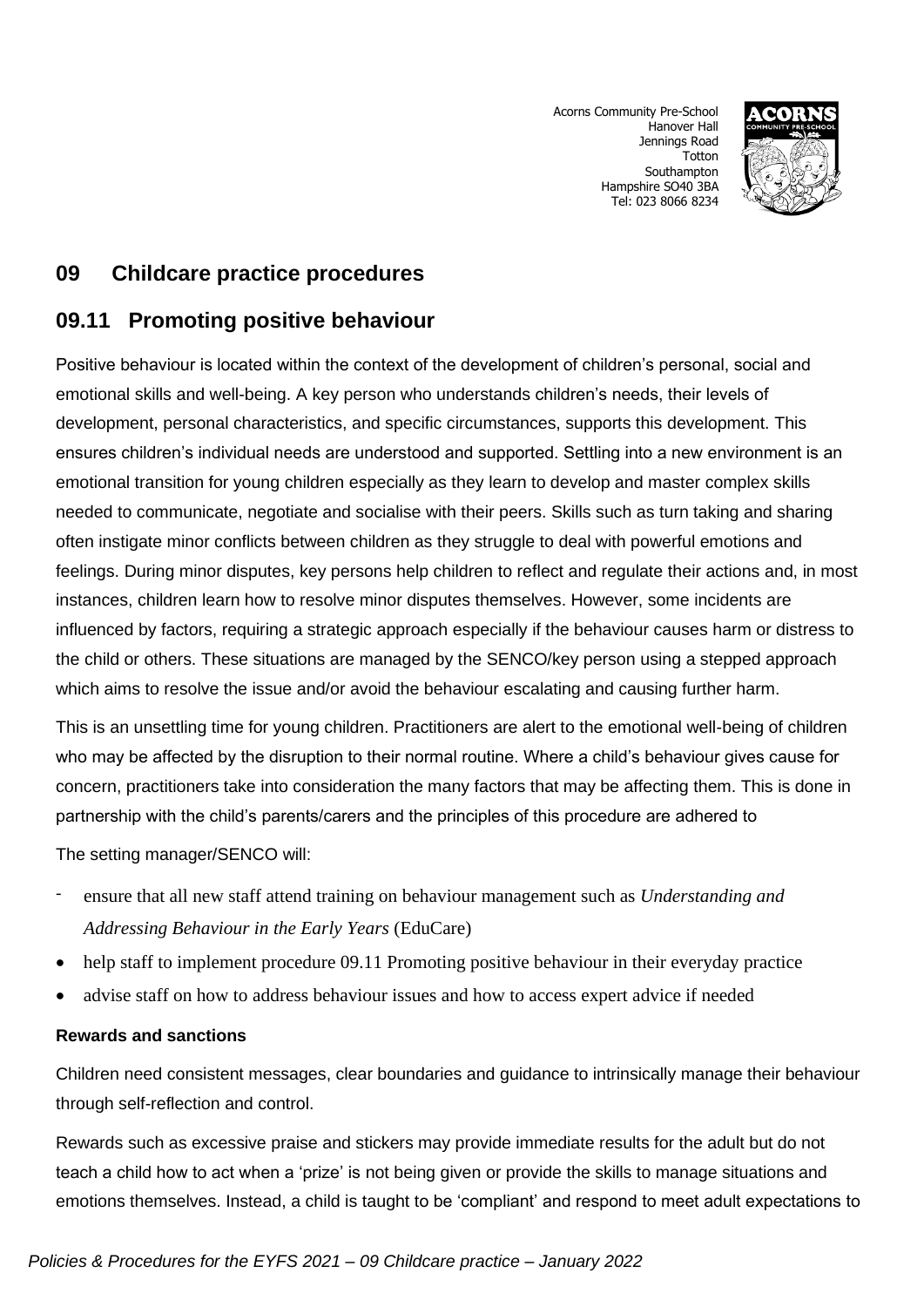obtain a reward (or for fear of a sanction). If used the type of rewards and their functions must be carefully considered.

Children are never labelled, criticised, humiliated, punished, shouted at or isolated by removing them from the group to be left in 'time out' or on a 'naughty chair'. If a child is distressed or causing harm to others, it may help to remove them from the immediate environment where the incident occurred. They should be taken to a quiet area by their key person for up to 5 minutes to help them calm down. If appropriate, the key person can use this time to help the child reflect on what has happened. Physical punishment of any kind is never used or threatened which could adversely affect a child's well-being. If staff become aware that another person has given corporal punishment to a child, they follow **06 Safeguarding children, young people and vulnerable adults procedures**. Physical intervention to safeguard a child/children must be carried out as per the guidance in this procedure.

#### **Step 1**

- The setting manager, SENCo and other relevant staff members are knowledgeable with, and apply the procedure 09.11 Promoting positive behaviour.
- Unwanted behaviours are addressed using an agreed and consistently applied approach to deescalate situations
- Behaviours that result in concern for the child and/or others must be discussed by the key person, SENCo/setting manager. During the meeting the key person must use their all-round knowledge of the child and family to share any known influencing factors such as a new baby in the family, child and/or parental illness, underlying additional needs to help place the child's behaviour into context.
- Appropriate adjustments to practice must be agreed within the setting. If relevant, a risk assessment should be carried out.
- If the adjustments are successful and the unwanted behaviour does not reoccur or cause concern then normal monitoring can resume.

## **Step 2**

- If the behaviour remains a concern, then the key person and SENCo must liaise with the parents to try to discover possible reasons for the behaviour and to agree next steps. If relevant and appropriate the views of the child must be sought and considered to help identify a cause.
- If a cause for the behaviour is not known or only occurs whilst in the setting, then the setting manager/SENCo must suggest using a focused intervention approach to identifying a trigger for the behaviour such as the ABC approach, i.e. Antecedents – what happened before; Behaviour – what was the behaviour observed; Consequences – what happened after the event.
- If a trigger is identified, then the SENCo and key person must meet with the parents to plan support for the child through a graduated approach via SEN support**.**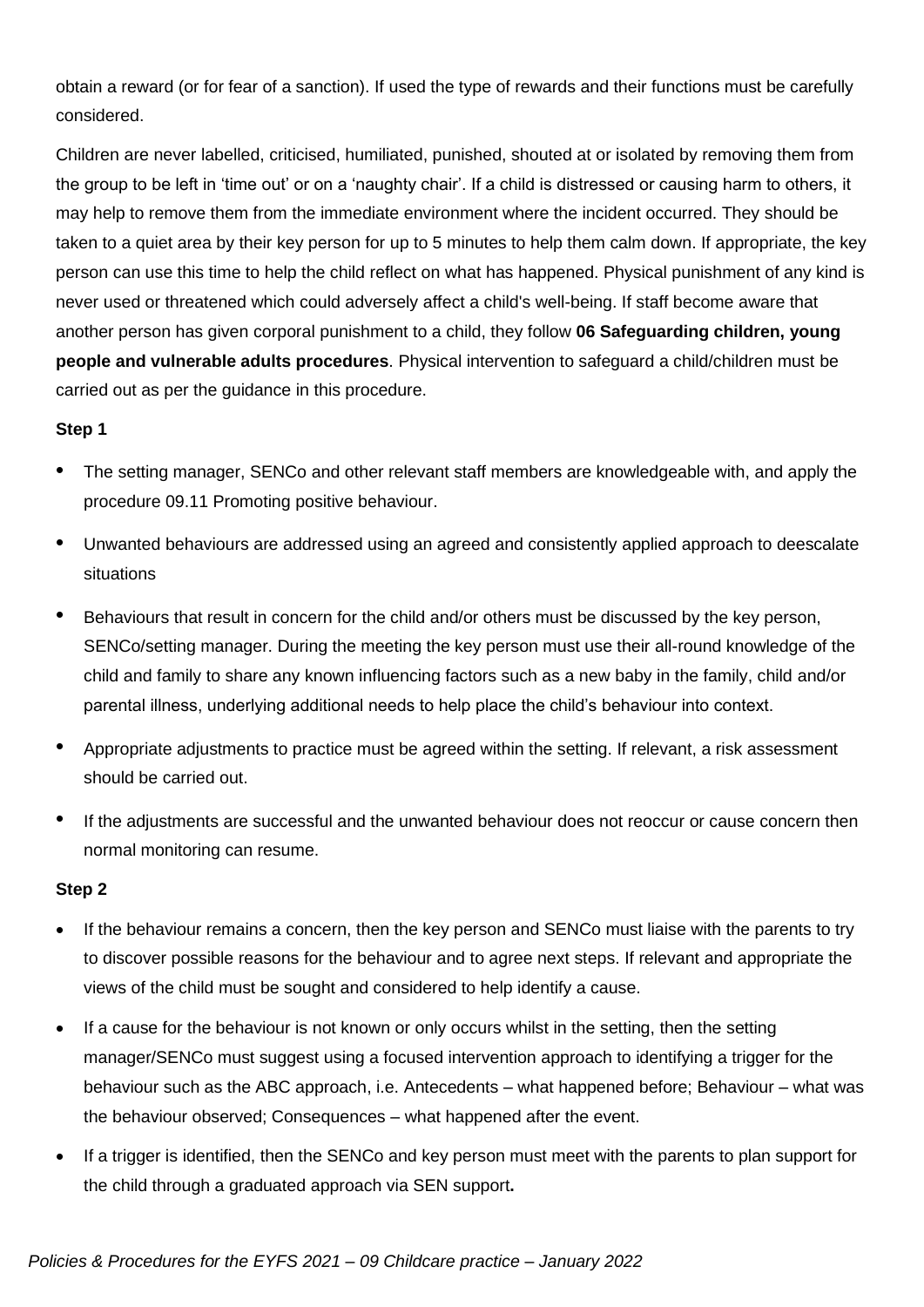- Aggressive behaviour by children towards other children will result in a staff member intervening immediately to stop the behaviour and prevent escalation using the agreed initial intervention approach. If the behaviour has been significant or may have a detrimental effect on the child, the parents of the victim of the behaviour and the parents of the perpetrator must be informed. If the setting has applied a physical intervention, they must follow the guidance as set out below. The designated person completes **6.1b Safeguarding incident reporting form** and contact Ofsted if appropriate. A record of discussions is recorded and parents are asked to sign.
- Parents must also be asked to sign risk assessments where the risk assessment relates to managing the behaviour of a specific child.
- If relevant, actions for dealing with the behaviour at home are agreed with parents and incorporated into the action plan. Other staff are informed of the agreed interventions and help implement the actions. The plan must be monitored and reviewed regularly by the key person/SENCo until improvement is noticed.
- Incidents and intervention relating to unwanted/challenging behaviour by children must be clearly and appropriately logged on **09.13b SEN Support - Action plan**.

### **Step 3**

If despite applying initial intervention to deescalate situations and focused interventions to identify triggers the child's behaviour continues to occur and/or is of significant concern, the SENCo and key person invite the parents to a meeting to discuss external referral and next steps for supporting the child. It may be agreed that the setting request support from the Early Help team and/or other specialist services such as the Area SENCo. This will help address most developmental or welfare concerns. If the behaviour is part of other welfare concerns that include a concern that the child may be suffering or likely to suffer significant harm, safeguarding procedures **06 Safeguarding children, young people and vulnerable adults procedures** must be followed immediately.

- Advice provided by external agencies is incorporated in **09.13b SEN Support: Action Plan** and regular multi-disciplinary meetings held to review the child's progress.
- If a review determines a statutory assessment may be needed then all relevant documentation must be collected in preparation for an Education Health and Care Assessment which may lead onto an Education, Health and Care Plan.

## **Use of physical intervention**

Staff will already use different elements of physical contact with a child as part of their interaction in the setting especially when they are comforting a child or giving first aid. However, physical intervention to keep a child or other children safe is different and should only be applied in exceptional circumstances.

The EYFS states that ift physical intervention from a staff member towards a child may be used for the purposes of "averting immediate danger of personal injury to any person (including the child) or to manage a child's behaviour if it is absolutely necessary".

## *Policies & Procedures for the EYFS 2021 – 09 Childcare practice – January 2022*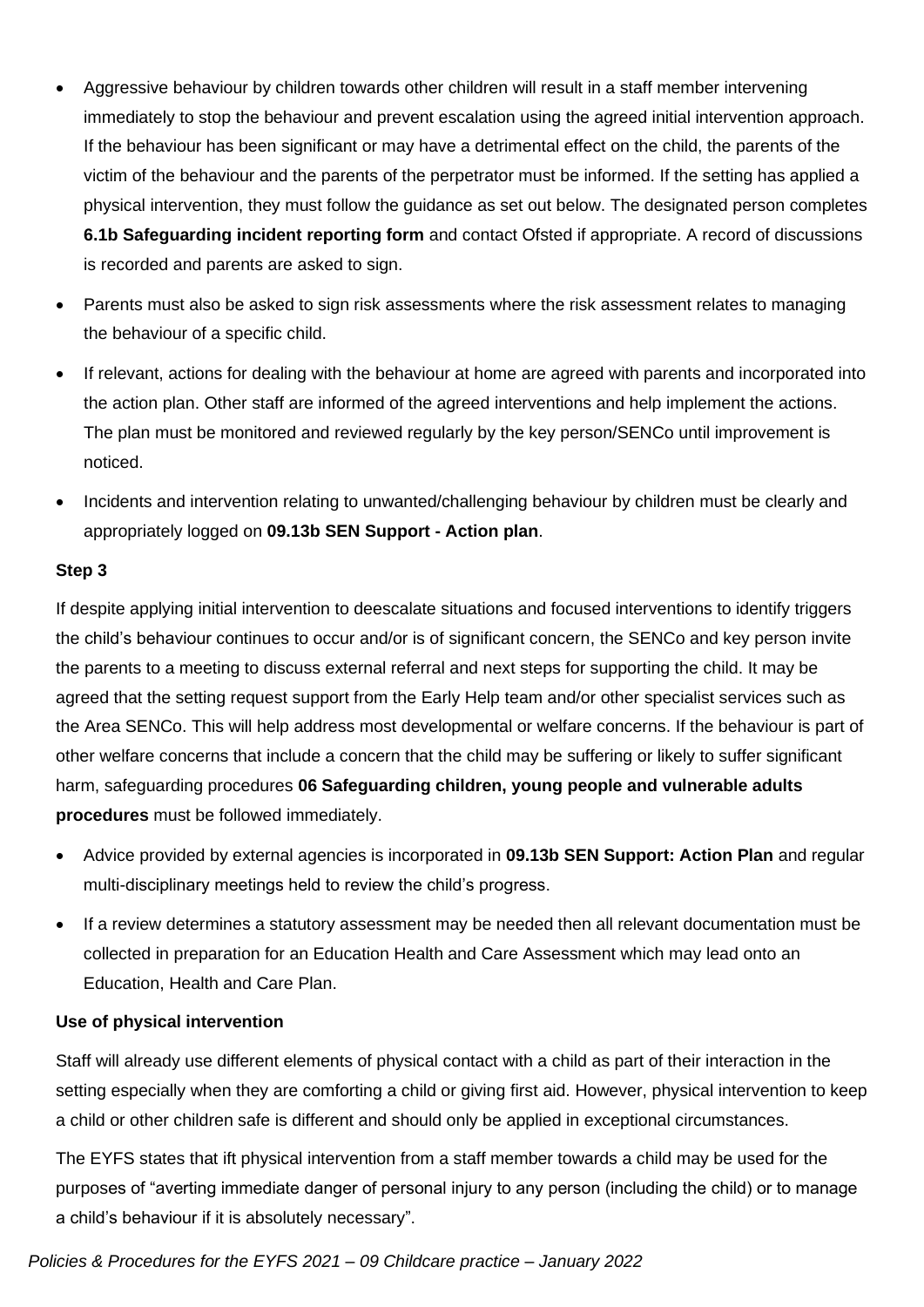Staff must do all they can to avoid using a physical intervention because this is not the preferred way of addressing children's behaviour.

To offer protection to children a range of appropriate graded interventions may be needed before physical intervention is applied. Most single incidents such as a child throwing a book on the floor or kicking a chair usually only require a verbal intervention from a member of staff. In other situations, an intervention can be applied through mechanical and environmental means such as using low barriers and the sofa area. This usually stops a situation escalating. However, there will be some situations where a child places themselves or others in danger which requires an immediate need for the use of both verbal and physical intervention. If a single or persistent incident requires a physical intervention such as physical handling from a staff member towards a child, then this is used intentionally to restrict a child's movement against their will. In most cases this can be applied through the use of the adult's body gently and safely blocking the child from access to danger or to prevent danger.

To physically intervene, a practitioner may use "reasonable force" to protect a child from injuring themselves or others. Legally a practitioner may also use reasonable force to prevent a child from damaging property. However, we would expect that in instances of damaging physical property a child would only experience a physical intervention if the broken property presented a risk or is high value.

If a situation arises which requires urgent physical hands-on intervention this is best applied by the staff who knows the child well such as their key person who is more able to calm them or use other known methods for defusing situations without physical intervention.

#### **Physical handling**

We use the principle of applying reasonable minimal force and handling in proportion to the situation. Staff use as little force as necessary to maintain safety. This intervention should only be used for as short a period as possible to keep the child safe and maintain well-being by aiming for:

- keeping the child's safety and well-being paramount
- a calm, gentle but firm approach and application of the intervention
- never restricting the child's ability to breathe
- side-by-side contact with the child
- no gap between theirs or the child's body
- keeping the adults back as straight as possible
- avoiding close head-to-head positioning to avoid injury to the child and themselves (head butting)
- only holding the child by their 'long' bones to avoid grasping at the child's joints where pain and damage are most likely to occur
- avoiding lifting the child unless necessary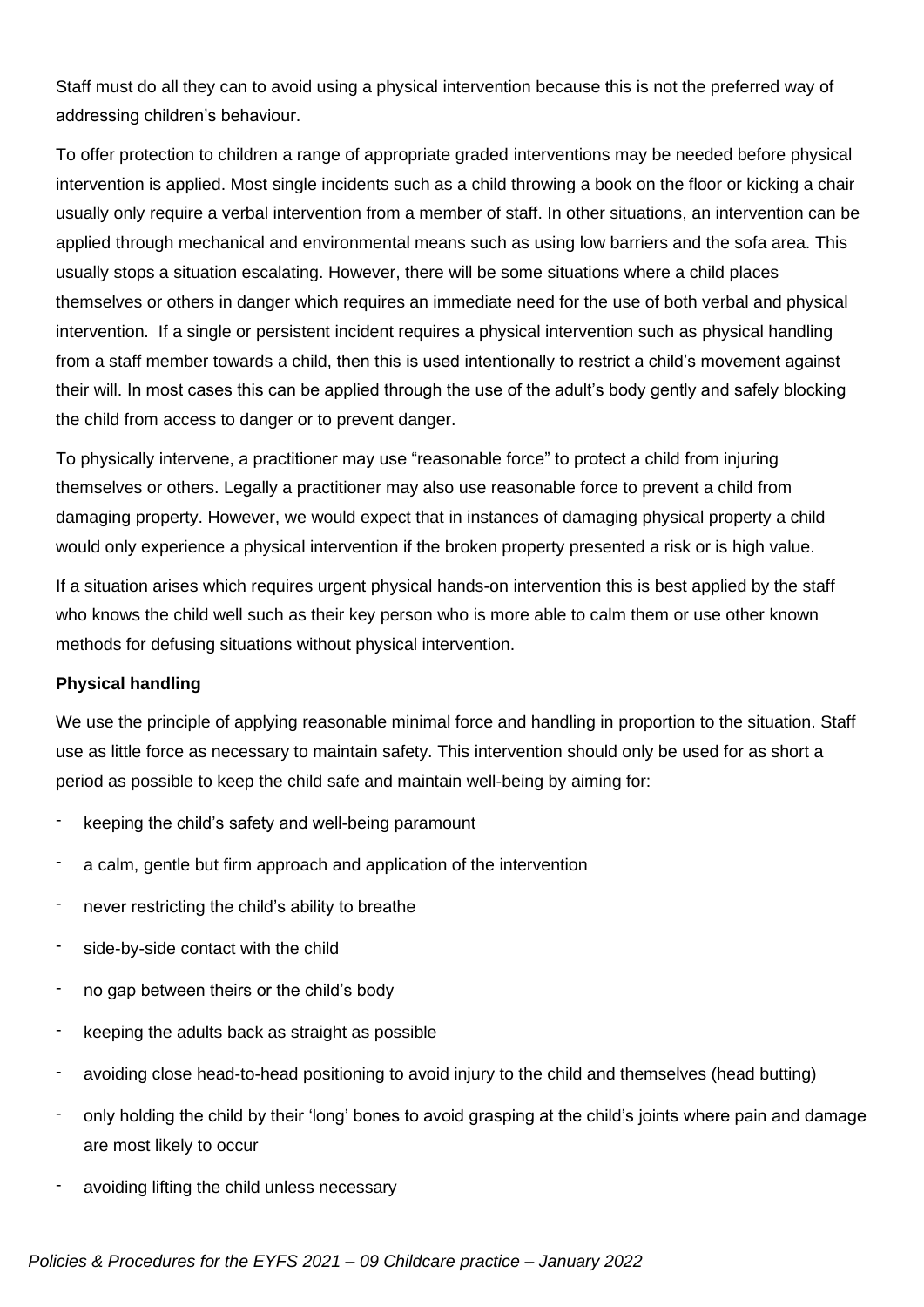- reassuring the child and talking about what has happened
- only applying a physical intervention on a disabled child if training or preferred method is provided from a reputable external source e.g. British Institute of Learning Disabilities [www.bild.org.uk/](http://www.bild.org.uk/)

### **Risks**

There are risks associated with any physical intervention and handling of a child. The younger and more vulnerable a child may be, the greater risk to the child of using physical intervention towards them. However, there are also risks to children associated with not intervening physically; for instance, if a practitioner did not take hold of a child by the wrist, they may have run into the path of a fast-moving car.

Before intervening physically to protect a child from immediate harm a practitioner needs to decision make in a split second, considering the following factors. This is described as dynamic risk assessment.

- What is the immediate risk to this child if I do not intervene now?
- What might the risks be if I do intervene? If this was my child, what would I want someone looking after them to do in this situation?
- What is the minimum level of intervention that will be effective here? How can I do this as gently as possible for as short a time as possible and how am I going to manage myself to stay calm?

#### **Recording**

Any instance of physical intervention is fully recorded immediately and reported to the designated person as soon as possible on **6.1b Safeguarding incident reporting form**, ensuring that it is clearly stated when and how parents were informed. Parents are asked to sign a copy of the form which is then kept on the child's file. The designated person decides who will notify the parent and when, ensuring that the parent signs to say they have been notified. An individual risk assessment should be completed after any physical intervention with a child which considers the risks and likelihood of such behaviour re-occurring and how this will be managed. The risk assessment should be agreed and signed by parents.

#### **Temporary suspension (fixed term)**

Any decision to temporarily suspend a child must be carefully considered lawful, reasonable and fair. If despite following the stepped approach for behaviour it is necessary to temporarily suspend a child, for no more than five days, on the grounds of health and safety, the following steps are followed.

- The setting manager provides a written request to suspend a child to their line manager; the request must detail the reason why the child must be suspended and the length of time of the proposed suspension.
- If the line manager approves, the parents must be invited to a meeting to discuss next steps. Parents are invited to bring a representative along. Notes must be taken at the meeting and shared later with the parents. The meeting must aim for a positive outcome for the child and not to suspend.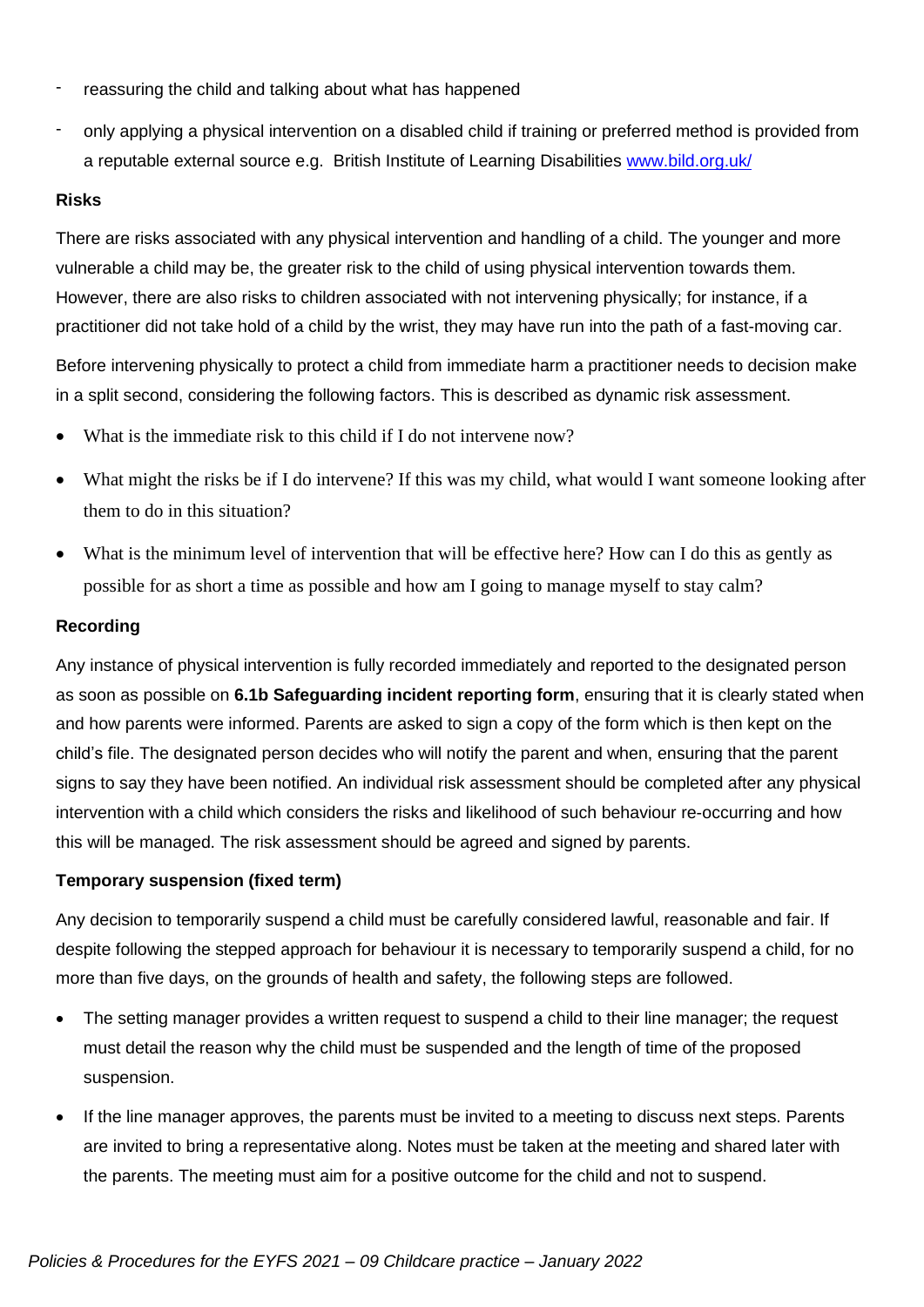• If no acceptable alternative to suspension is found then the setting manager must give both verbal and written notice of time related suspension to the parent, meanwhile the setting manager must ensure that continued resolution is sought and suitable adjustments are in place for the child's return.

### **Suspension of a disabled child**

We have a statutory duty not to discriminate against a child on the basis of a protected characteristic. This includes suspending a child based on a disability. Ignorance of the law or claiming it was unknown that a child was disabled is no defence. However, if the child's behaviour places themselves or others at risk then the setting must take actions to avoid further harm. Time limited suspension may be applied to keep the child and/or others safe whilst finding a solution. Suspension is only used if reasonable steps and planned adjustments are first used to help resolve the situation. Without this action, suspension of a child with SEND may constitute disability discrimination (Equality Act 2010). A decision to suspend a disabled child must be clearly evidenced, specific, measurable, achievable, realistic and targeted. Plans and intervention must be recorded on the child's file and **9.12b SEN Support plan**. If little or no progress is made during the suspension period, the following steps are taken.

- The setting manager sends a written/electronic invite to the parents, a local authority representative and any relevant external agencies to attend a review meeting. Each attendee must be made aware that the meeting is to avoid the situation escalating further and to find a positive solution.
- After the meeting the setting manager continues to maintain weekly contact with the parents and local authority to seek a solution.
- Suitable arrangements offer the parent continued support and advice during the suspension. The setting manager reviews the situation fortnightly and provides their line manager with a monthly update.

## **Expulsion**

In some exceptional circumstances a child may be expelled due to:

- a termination of their childcare agreement as explained in **Acorns Childcare terms and conditions**
- if despite applying a range of interventions (including reasonable adjustments), the setting has been unable to adequately meet the child's needs or cannot protect the health, safety and well-being of the child and/or others.

## **Challenging unwanted behaviour from adults in the setting**

We do not tolerate behaviour demonstrating dislike, prejudice, discriminatory attitudes or action towards any individual/group. This includes those living outside the UK (xenophobia). This also applies to behaviour towards specific groups of people and individuals who are British Citizens residing in the UK.

Allegations of discriminatory remarks or behaviour made in the setting by any adult will be taken seriously. The perpetrator will be asked to stop the behaviour and failure to do so may result in the adult being asked to leave the premises. Where a parent makes discriminatory or prejudice remarks to staff at any time, or other persons while on the premises, this is recorded on the child's file and is reported to the setting

#### *Policies & Procedures for the EYFS 2021 – 09 Childcare practice – January 2022*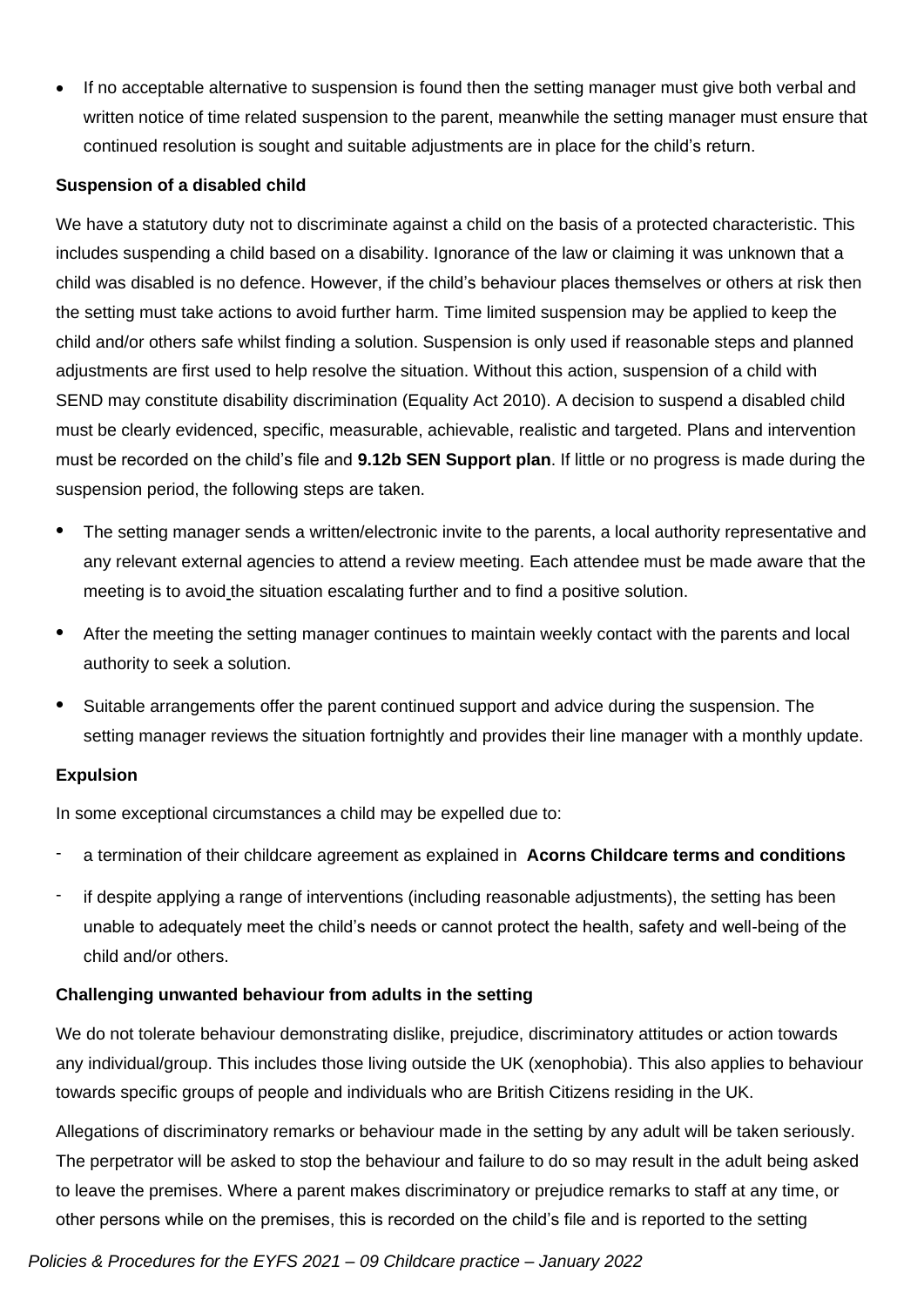manager. The procedure is explained and the parent is asked to comply while on the premises. An 'escalatory' approach will be taken with those who continue to exhibit this behaviour. The second stage comprises a letter to the parent requesting them to sign a written agreement not to make discriminatory remarks or behave in discriminatory or prejudice ways; the third stage may be considering withdrawing the child's place.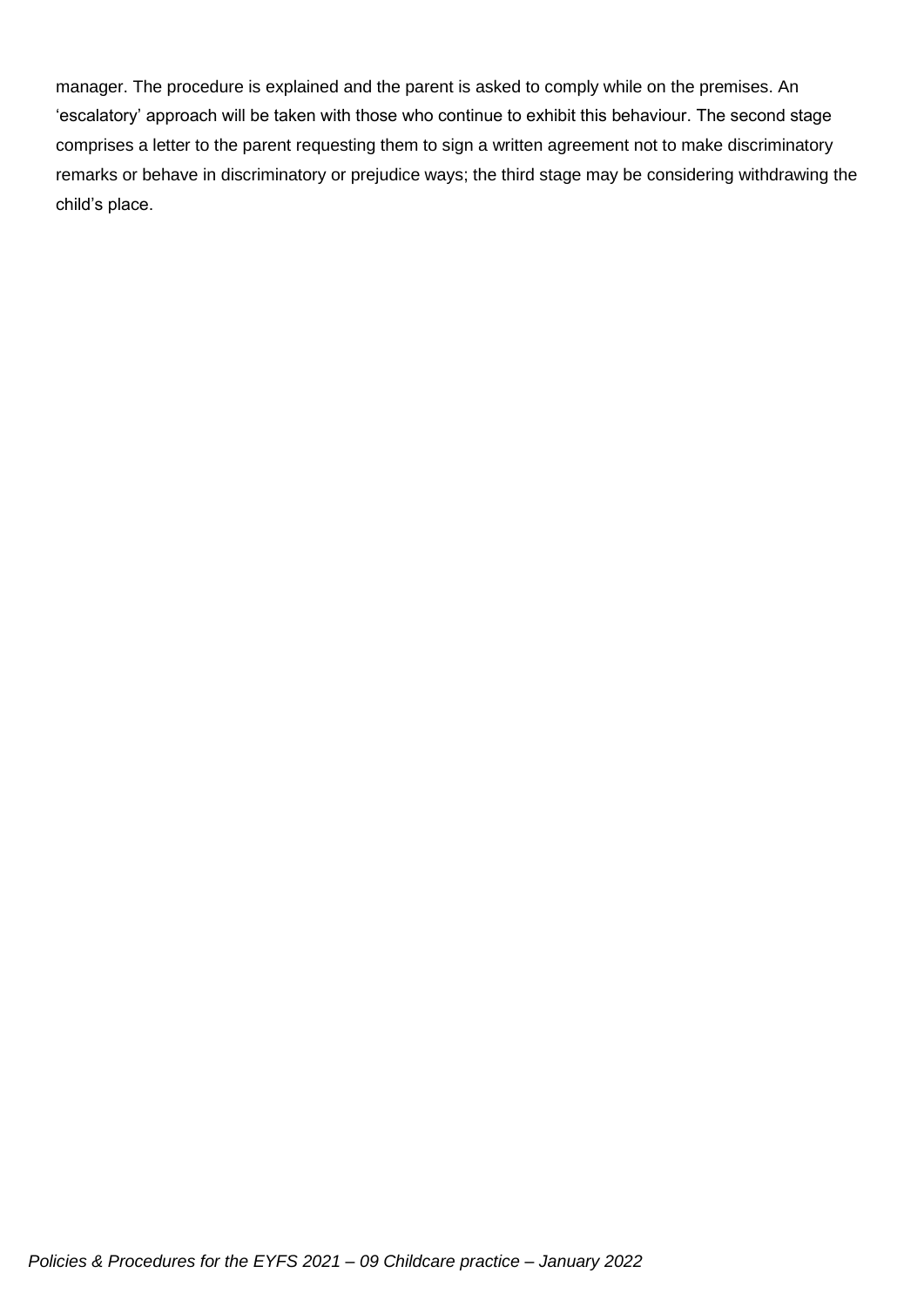Acorns Community Pre-School Hanover Hall Jennings Road **Totton** Southampton Hampshire SO40 3BA Tel: 023 8066 8234



# **09 Childcare practice procedures**

# **09.12 Identification, assessment and support for children with SEND**

# **ANNEX 1 - Initial preparation procedure for receiving children with additional healthcare needs in settings**

We have regard for the Special Educational Needs and Disability (SEND) (DfE and DoH 2015) which states that local authorities must ensure that all early years providers that they fund in the maintained, private, voluntary and independent sectors are aware of the requirement on them to meet the needs of children with SEN and disabilities. When securing funded early education for two, three- and four-year-olds local authorities should promote equality and inclusion for children with disabilities or SEN; this includes removing barriers that prevent access to early education and working with parents to give each child support to fulfil their potential. As a result of Covid we will review and update children's SEN support plans more frequently to ensure their progress and well-being.

The term SEN support defines arrangements for identifying and supporting children with special educational needs and/or disabilities. We are required to offer appropriate support and intervention and to promote equality of opportunity for children that we care for. Children's SEND generally falls within the following four broad areas of need and support:

- communication and interaction
- cognition and learning
- social, emotional and mental health
- sensory and/or physical needs

# Graduated approach

Initial identification and support (identifying special educational needs)

- Ongoing formative assessment forms part of a continuous process for observing, assessing, planning and reviewing children's progress.
- Children identified as having difficulty with one or more area of development should be given support by applying some simple strategies and resources.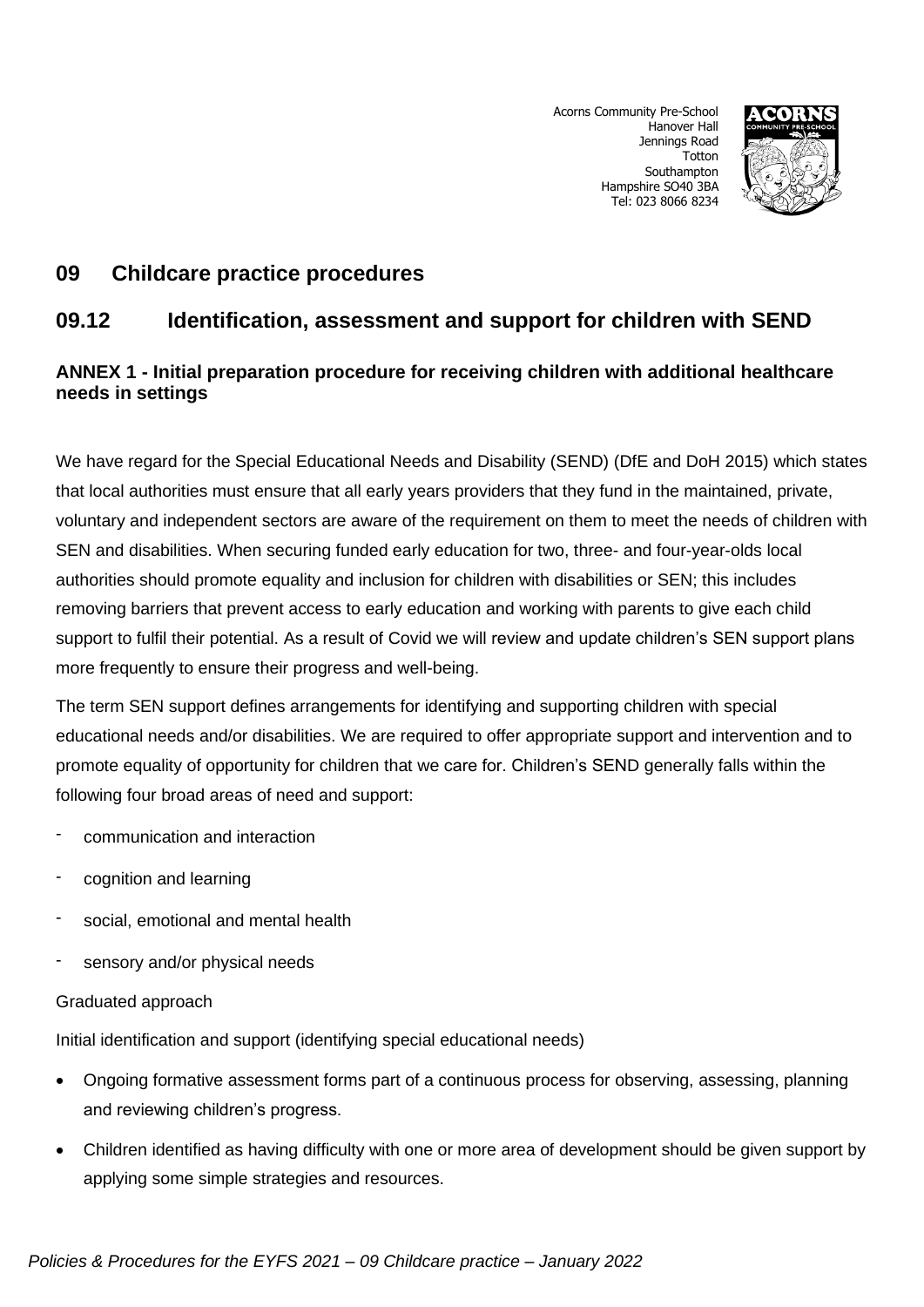- For most children application of some simple differentiation approaches will be enough to build confidence and help the child develop, 9.12a SEN Support: Initial record of concern form can be used for this purpose.
- If despite applying differentiated strategies a child continues to struggle and is showing significantly more difficulty with learning than their peers or has a disability which requires specific adjustments, then the key person should raise a concern with the setting's SENCo/setting manager and the child's parents.

### Observation and assessment of children's SEN

Where a child appears to be behind expected levels, or their progress gives cause for concern, practitioners should consider all the information about the child's learning and development from within and beyond the setting.

- Information can be collated from formal checks such as the progress check at age two, observations from parents and observation and assessment by the setting of the child's progress.
- When specialist advice has been sought externally, this is used to help determine whether or not a child has a special educational need (SEN).
- The child's key person and SENCo/Manager use this information to decide if the child has a special educational need.
- If the decision is that the child does have a SEN and the parents are not already aware of a concern, then the information is shared with them. Once parents have been informed, they should be fully engaged in the process, contributing their insights to all future actions for their child.

## **Planning intervention**

- Everyone involved with the child should be given an opportunity to share their views. Parents should be encouraged to share their thoughts on the child's difficulties and be involved in the decision as to what will happen next.
- A first intervention option may be to carry on with applying differentiated support and to review the child's progress at an agreed date. If the child's needs are more complex, then the decision maybe to go straight ahead and prepare 09.12b SEN Personal Support Plan with detailed evidence-based interventions being applied straight away and simultaneously external referrals made.
- If relevant, then the child should be appropriately included in development of the action plan but only at a level which reflects their stage of comprehension.
- 09.12b SEN Personal Support Plan described below, ensures that children that are identified, or suspected of having a SEN will receive the right level of support and encouragement with their learning and development as early as possible.

#### **Involving the child**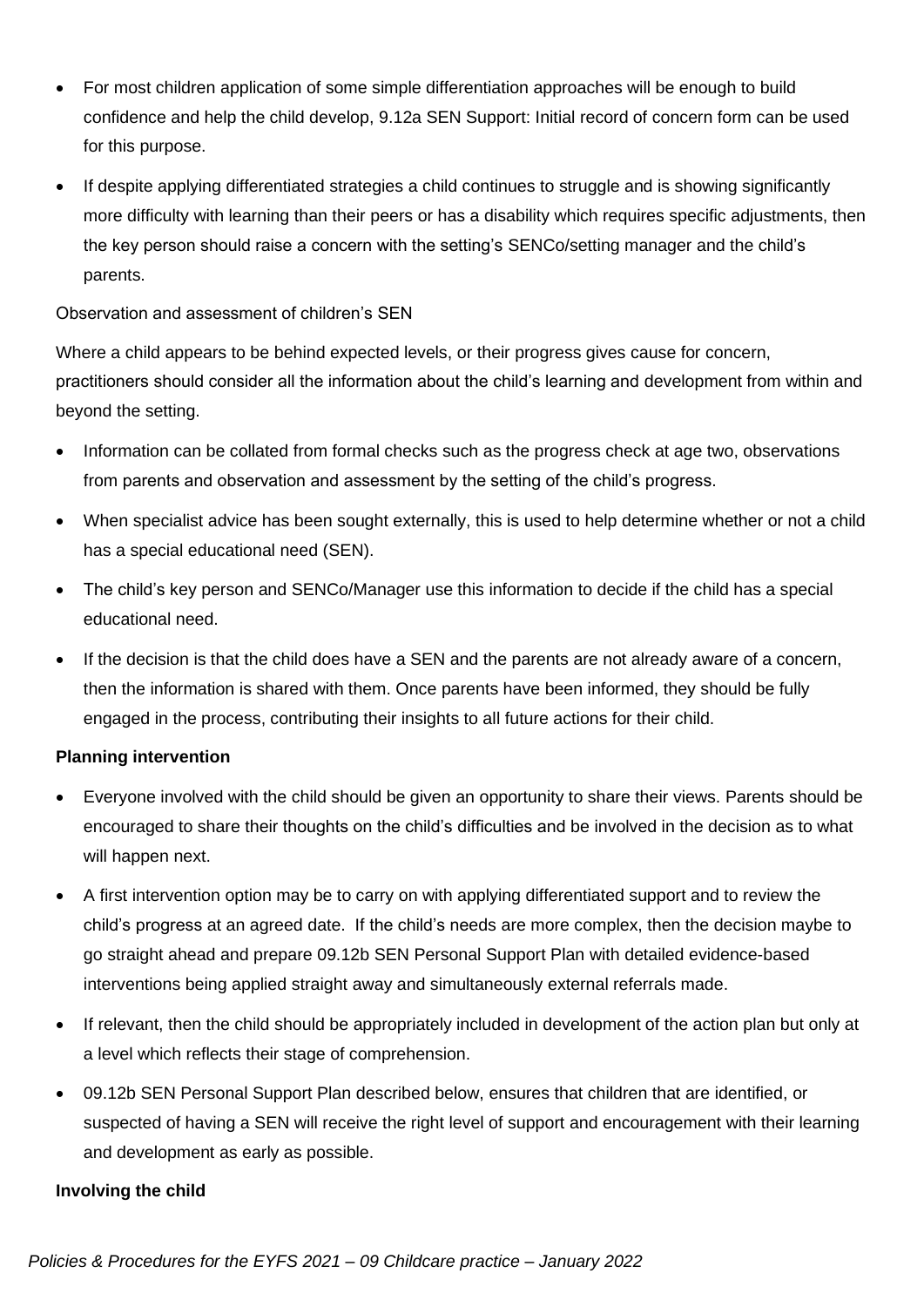- The SEND Code of Practice supports the rights of children to be involved in decisions about their education.
- Inclusion of children with SEND helps build self-confidence and trust in others.
- Ascertaining children's views may not be easy, a range of strategies will be needed.
- Accurate assessment helps identify children's strengths and possible barriers to learning.
- The key person and setting manager/SENCo work in partnership with parents and other agencies to involve the child wherever appropriate.
- Children are involved at appropriate stages of the assessment and to their level of ability.
- Establishing effective communication is essential for the child's involvement.

### **SEN action plan**

- 09.12b SEN Personal Support Plan, should show what support is required to help achieve outcomes for the child and detail the frequency of these interventions and who will apply them and with what resources.
- A review date (at least termly) should be agreed with the parents so that the child's progress can be reviewed against expected outcomes and next steps agreed.
- A copy of the plan is stored in the child's file so that any other member of staff or an inspector looking at the file will see how the child is progressing and what interventions have been or are being applied.
- If a child requires specific medical interventions during their time in the setting, 04.02a Individual Healthcare Plan Form should also be completed and integrated into the general plans to ensure the child's medical needs are known and safely met.
- The action plan should provide an accessible summary of the child's needs, which can be used if further assessment is required including a statutory Education Health and Care (EHC) Assessment, and development of an EHC plan.

#### **Drawing up a SEN action plan**

- If external agencies are already involved at this stage, then they should also be invited to help decide on what appropriate interventions are needed to help meet outcomes for the child. The SENCo/setting manager should take the lead in coordinating further actions including preparation of the action plan and setting short-term targets.
- Where there are significant emerging concerns (or an identified special educational need or disability) targeted action plans are formulated that relate to a clear set of expected outcomes and stretching targets.
- 09.12b SEN Personal Support Plan, highlights areas in which a child is progressing well; areas in which some additional support might be needed and any areas where there is a concern that a child may have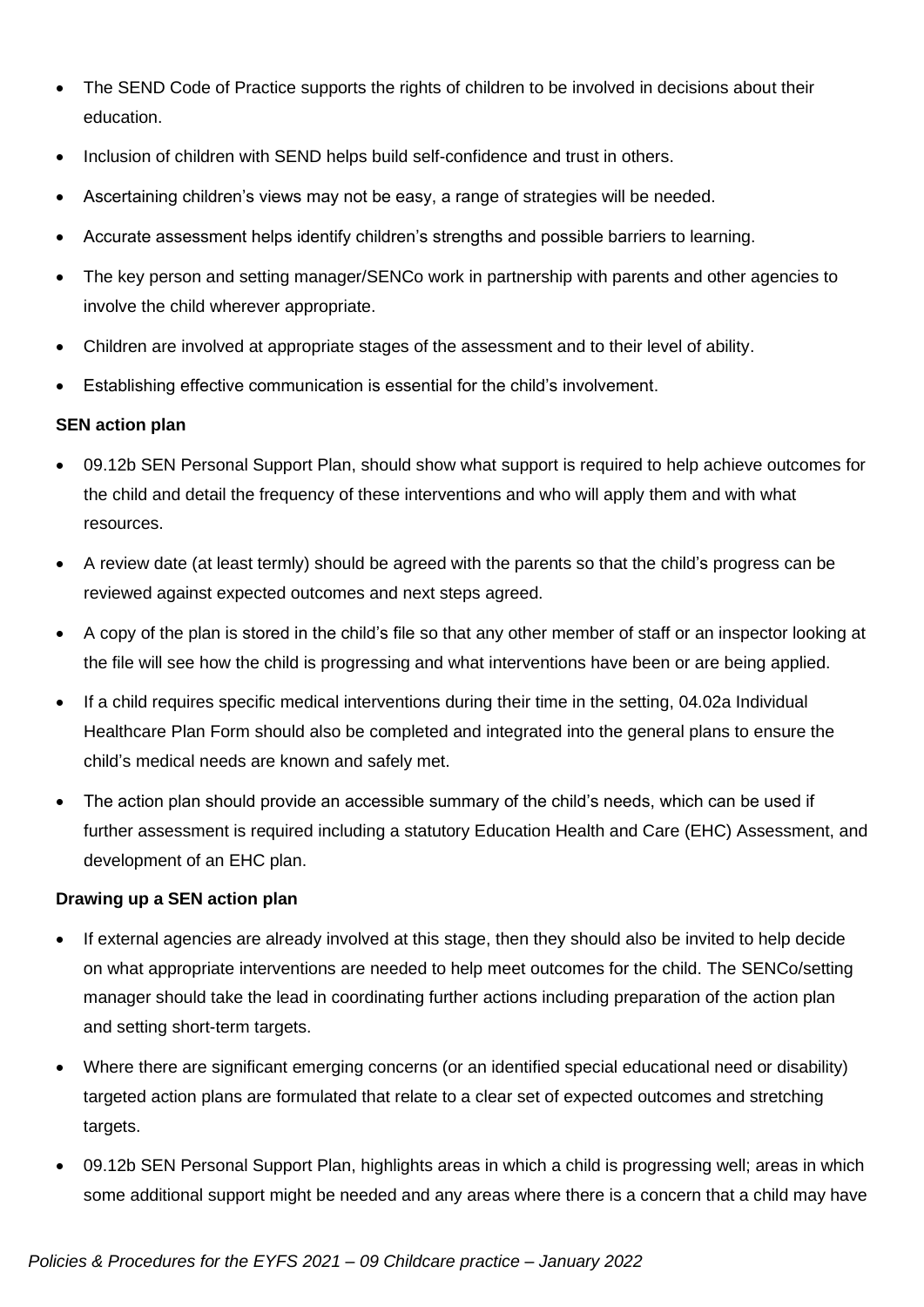a developmental delay (which may indicate a special educational need or disability). It describes the activities and strategies the provider intends to adopt to address any issues or concerns.

- Planned intervention should be based on the best possible evidence and have the required impact on progress with longer-term goals covering all aspects of learning and development and shorter-term targets meeting goals.
- The plan should focus on the needs of the child, the true characteristics, preferences, and aspirations of the child and involvement of the parents with a clear set of targets and expected outcomes for the child. Effective planning at this stage should help parents and children express their needs, wishes, and goals:
	- focus on the child as an individual and not their SEN label
	- be easy for children to understand and use clear ordinary language and images, rather than professional jargon
	- highlight the child strengths and capacities
	- enable the child, and those who know them best, to say what they have done, what they are interested in and what outcomes they are seeking in the future
	- tailor support to the needs of the individual
	- organise assessments to minimise demands on families
	- bring together relevant professionals to discuss and agree together the overall approach
- If the child fails to make progress and multi-agency support is sought, then it is at this point that Early Help/CAF assessment should be considered.

## **Record keeping**

If a child has or is suspected of having a SEN, a dated record should be kept of:

- the initial cause for concern and the source of this information, (the progress check at age two and/or outcomes of previous interventions). 09.12a SEN support: record of concern form can also be used for this purpose drawing information from other sources
- the initial discussion with parents raising the possibility of the child's SEN
- the views of the parents and other relevant persons including, wherever possible, the child's views;
- the procedures followed with regard to the Code of Practice to meet the child's SEND e.g. SEN action plan, referrals to external agencies and for statutory assessment
- evidence of the child's progress and any identified barriers to learning
- advice from other relevant professionals; and all subsequent meetings with parents and other persons and any subsequent referrals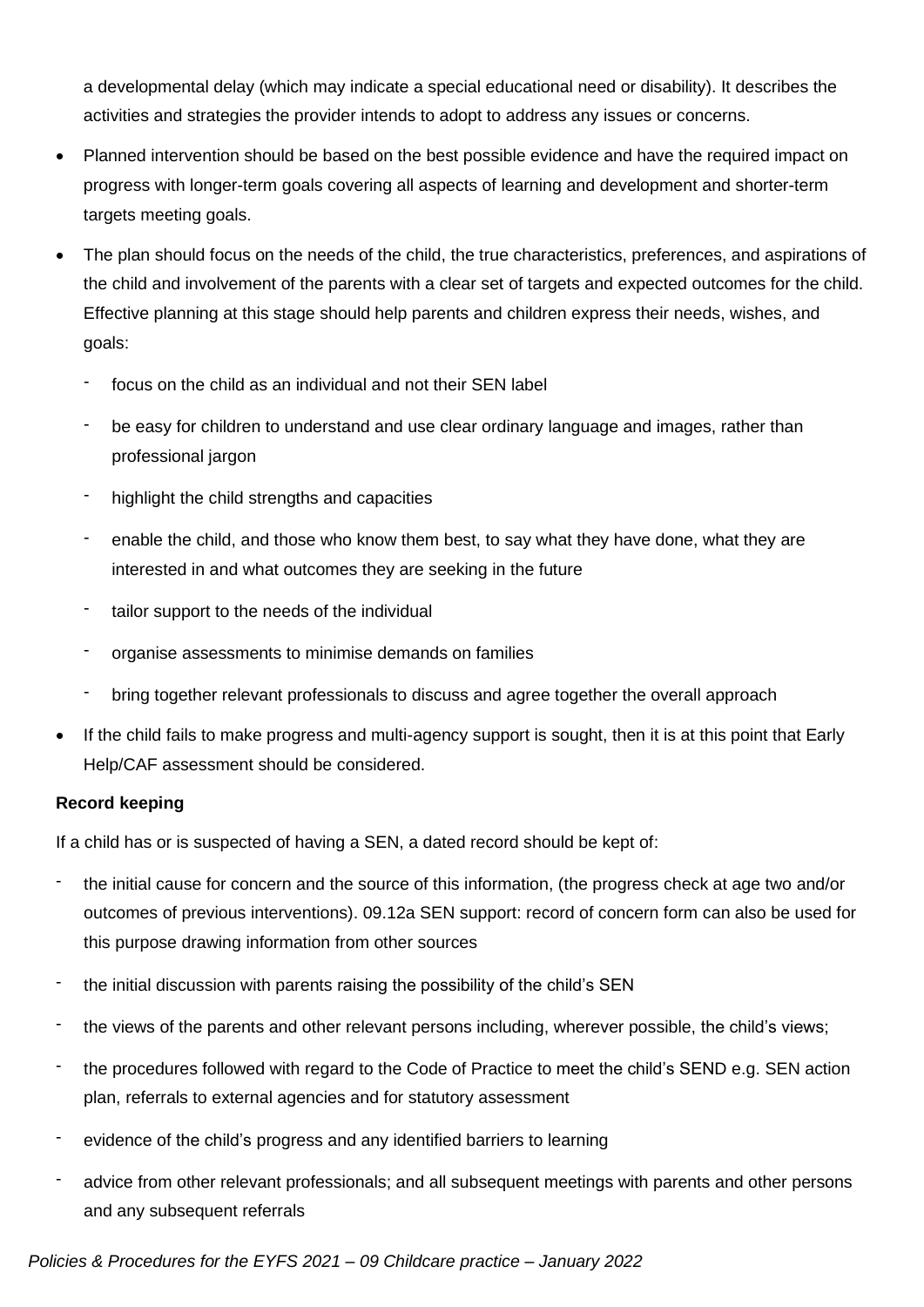### Records may include

- observation and monitoring sheets
- expressions of concern
- risk assessments
- access audits (01.1b)
- health care plans (including guidelines for administering medication)
- SEN action plans
- meetings with parents and other agencies
- additional information from and to outside agencies
- agreements with parents
- guidelines for the use of children's individual equipment; Early help CAF referrals
- referral to the local authority identifying a child's special educational needs and request for statutory Education, Health, Care (EHC) needs assessment; and a copy of an EHC plan

#### **Seeking additional funding/enhanced/top up**

If the child's needs cannot be met from within the setting's core funding, then it will be at this point that the evidence collated will be used to apply for top up/enhanced funding from the local authority's inclusion fund. If a new or existing child is disabled, then the setting should check if the family is in receipt or have applied for Disability Living Allowance. If so, the setting will be able to apply to their local authority for the local Disability Access Fund.

## **Statutory education, health and care (EHC) assessment and plan**

#### **Statutory assessment**

- If a child has not made progress, then the next steps may be for the child to undergo an Education, Health and Care Assessment.
- If a child is under compulsory school age, the local authority will conduct an EHC needs assessment if they consider that the child's needs cannot be met within the resources normally available to the early years setting.
- Children aged under age two are eligible where an assessment has indicated that the child is likely to have SEN which requires an EHC plan when they reach compulsory school age.
- When a child's needs appear to be sufficiently complex, or the evidence suggest specialist intervention then the local authority is likely to conclude that an EHC plan is necessary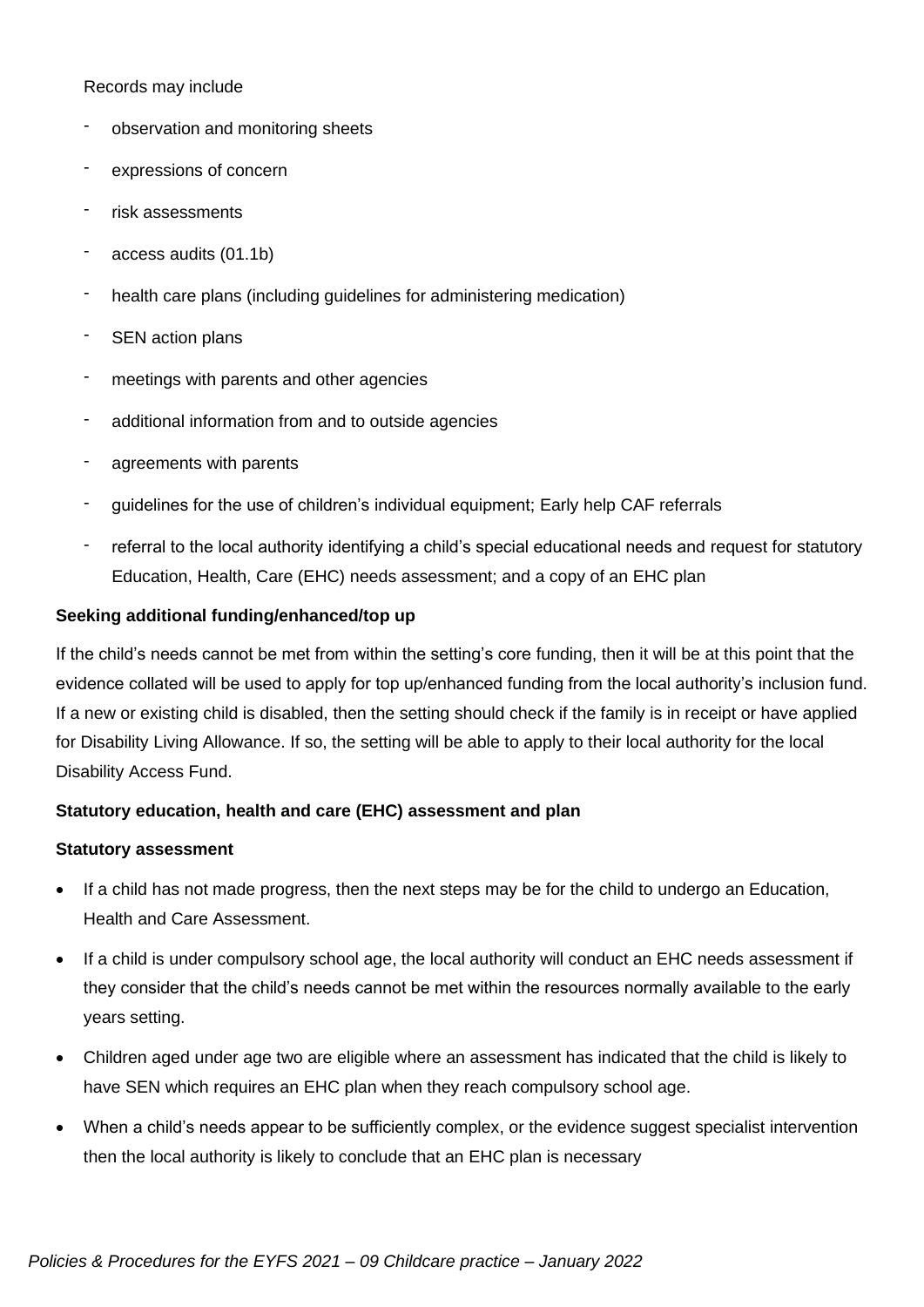- The local authority should fully involve the parent and must seek advice from the setting in making decisions about undertaking an EHC assessment and preparing an EHC plan.
- Settings should prepare by collating information about the child's SEND including:
	- documentation on the child's progress in the setting
	- interventions and support provided to date
	- evidence of external agency assessment, support and recommendations
	- parental views and wishes (and where appropriate those of the child)

The information will then be submitted to the local authority to allow them to accurately assess the child in the context of the support already given.

- The local authority must inform the child's parents of their decision within six weeks of receiving a request for an assessment and give its reasons for their decision. If the local authority decides to conduct an assessment, it must ensure the child's parents are fully included right from the beginning and are invited to contribute their views. If the local authority subsequently decides not to conduct an assessment it must then inform the parents of their right to appeal that decision, of the requirement for them to consider mediation should they wish to appeal.
- If the local authority decides that a statutory EHC plan is not necessary, it must notify the parents and inform the provider, giving the reasons for the decision. This notification must take place within 16 weeks of the initial request or of the child having otherwise been brought to the local authority's attention.
- If the decision following an assessment is to compile an EHC plan the local authority should consult collaboratively with the parents in the preparation of the plan ensuring that their views and their child's preferences are taken into account and that plans describe positively what the child can do and has achieved to date.
- Plans are evidenced based and focus on short term outcomes and long-term aspirations for the child including family and community support. Parents have the right to request a particular provision for their child to be named within their EHC plan.
- If an early years setting is named, the local authority must fund this provision. They cannot force a setting to take a child and can only name the provision in the EHC if the setting agrees.
- Local authorities should consider reviewing an EHC plan for a child under age five at least every three to six months. Such reviews would complement the duty to carry out a review at least annually but may be streamlined and not necessarily require the attendance of the full range of professionals, depending on the needs of the child. The child's parents must be fully consulted on any proposed changes to the EHC plan and made aware of their right to appeal to the Tribunal.

## **External intervention and support**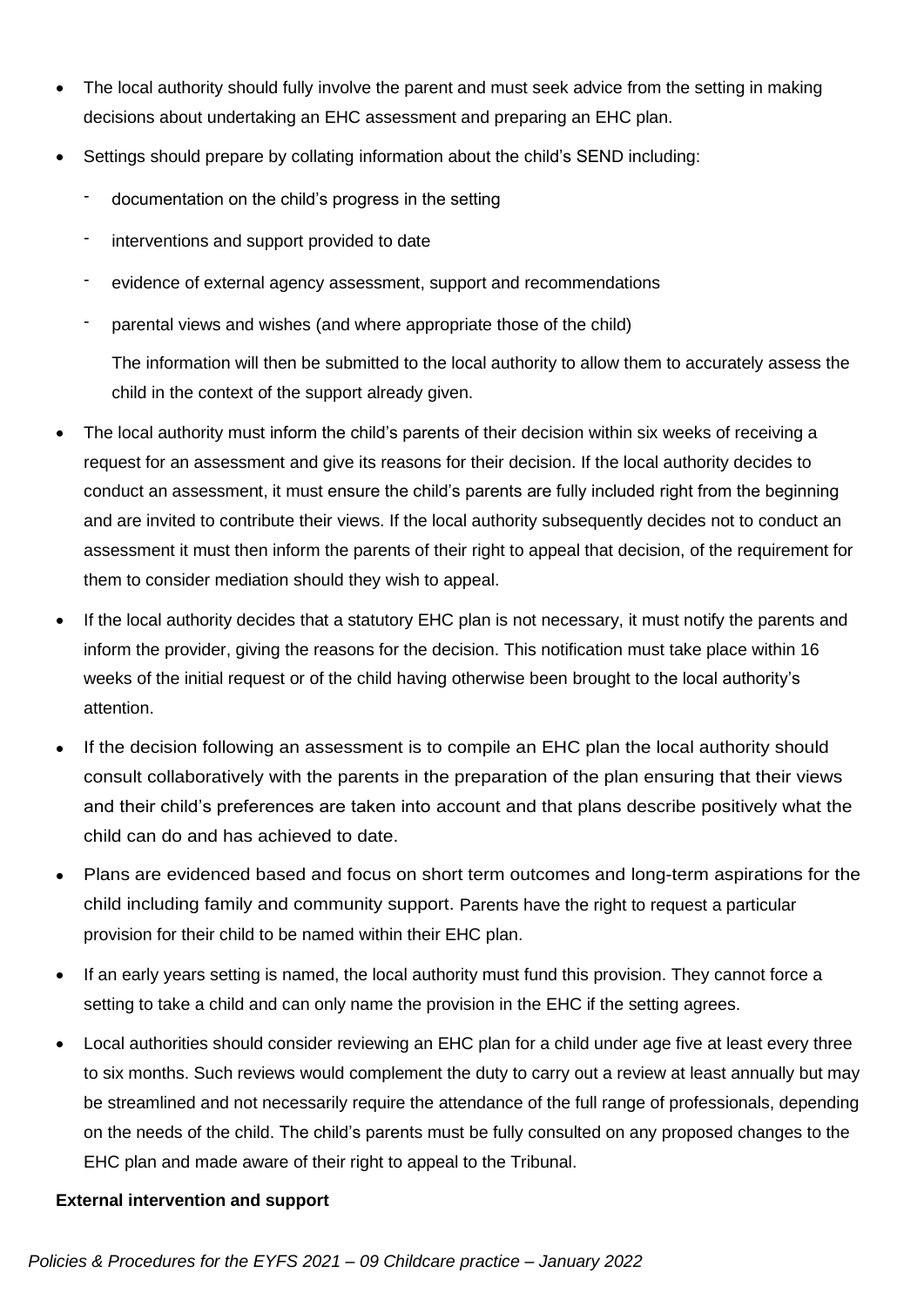Where external agency intervention has been identified to help support a child with SEND then this intervention should be recommended in writing by a suitably reliable source such as a speech and language therapist, paediatrician or educational psychologist.

## **Further guidance**

Special Educational Needs and Disability (SEND) (DfE and DoH 2015) [www.gov.uk/government/publications/send-code-of-practice-0-to-25](http://www.gov.uk/government/publications/send-code-of-practice-0-to-25)

Ready, Steady, SENCO (Pre-school Learning Alliance 2018)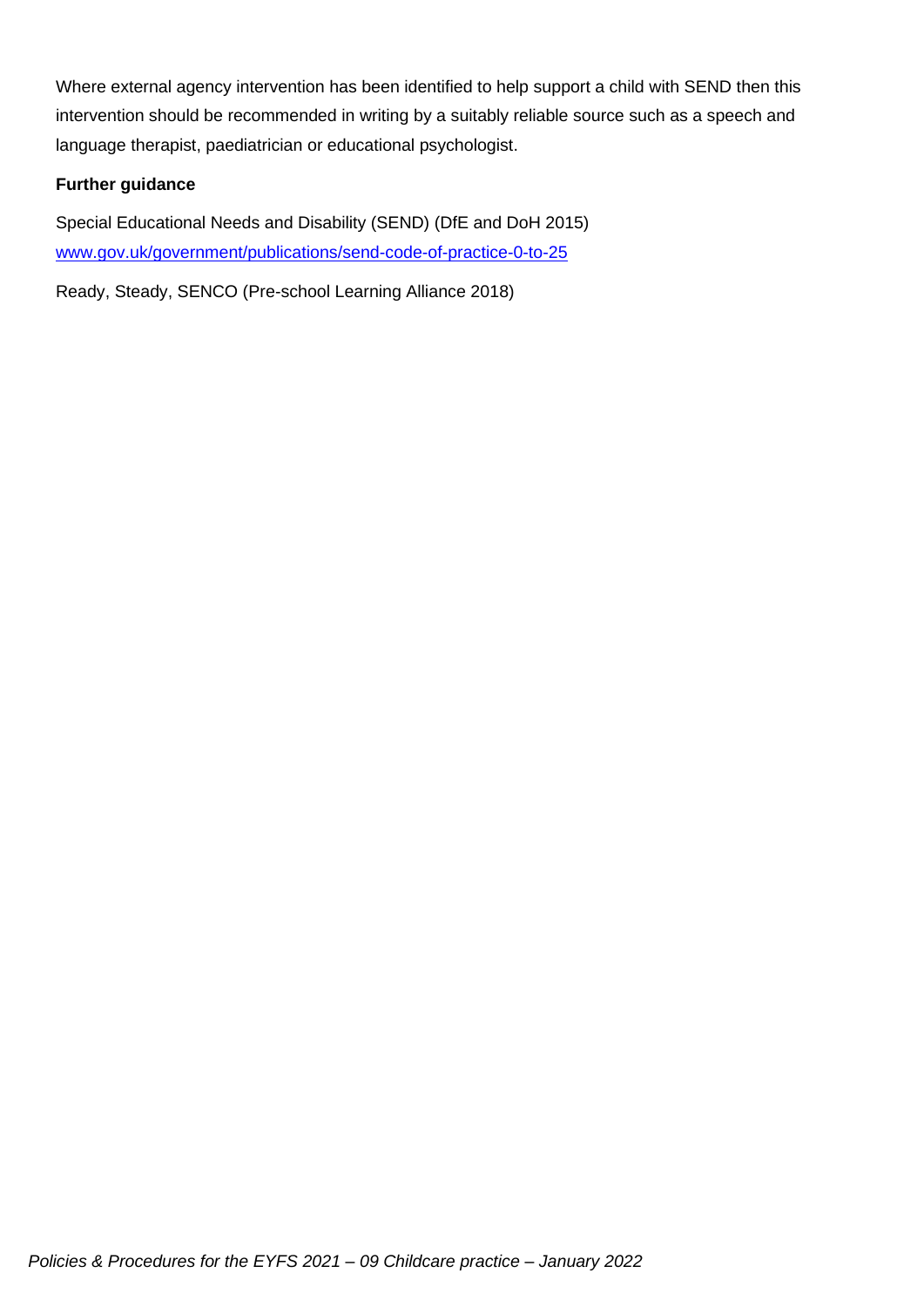Acorns Community Pre-School Hanover Hall Jennings Road Totton Southampton Hampshire SO40 3BA Tel: 023 8066 8234



# 09 Childcare practice procedures

# **09.13 Transition to school**

Moving on to school is a major transition in a child's life involving separation from familiar adults and children. Older children have a more secure understanding of 'people permanence' and are able to approach new experiences with confidence. However, they need preparation if they are to approach transition to school with confidence and an awareness of what to expect.

# **Partnership with schools**

- Details of the school that a child will be attending are recorded in the child's file along with the name of the reception class teacher.
- Every effort is made to forge and maintain strong links with all schools that children may attend. The setting manager will approach schools in order to open lines of communication where these have not previously existed.
- Details of the school's transition or settling in procedures are kept by the setting and are referred to so that members of staff are familiar with them and can develop a consistent approach to transition with teachers, parents and children.
- Teachers are welcomed into the setting and sufficient time is made for them to spend both with the child, their parents and with the key person, to discuss and share information that will support the child's transition to school.
- A child's EYFS profile and learning journey record is forwarded to the school along with other information that will aid transition and settling in. Parents receive a copy of this.
- Any action plans relating to a child's additional needs are also shared, where this is in place.
- Other formal documentation such as safeguarding information is prepared in line with procedure **07.04 Transfer of records.**

## **Partnership with parents**

• Key persons discuss transition to school with parents and set aside time to discuss learning and development summaries. Parents are encouraged to contribute to summaries.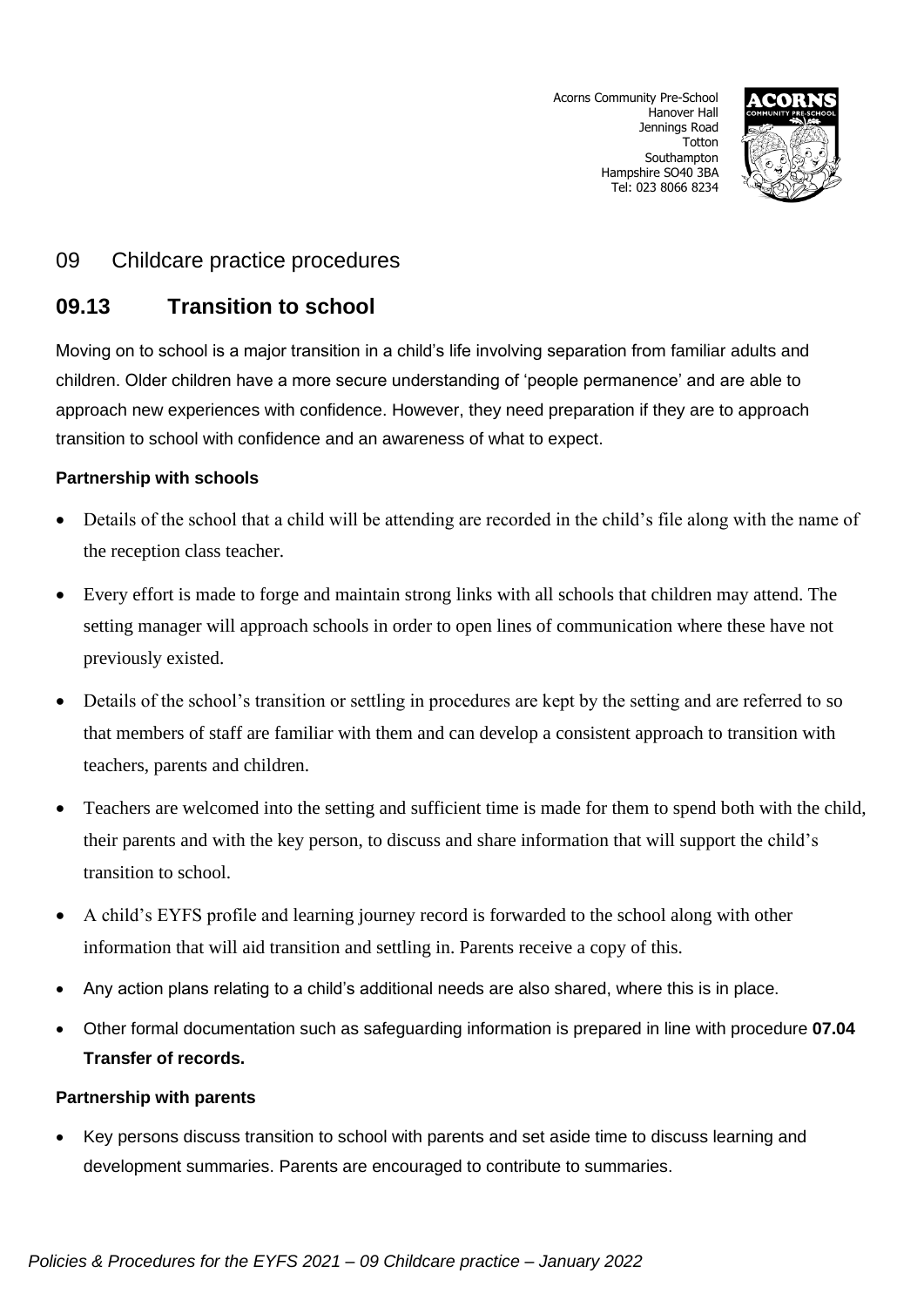- Key persons will discuss with parents how they are preparing their child for school and will share information about how the setting is working in partnership with the school to aid transition.
- Key persons will make clear to parents the information that will be shared with the school, for example, information regarding child protection and work that has taken place to ensure the child's welfare.

### **Increasing familiarity for children**

- Where the setting is on, or adjacent to a school site, there will be opportunities for children to become familiar with staff and school premises, for example shared use of outdoor and indoor spaces, activities and resources.
- Where possible, the key person will take the child to visit the new school, if this is the school's transition policy.
- If there are several schools in a catchment area, or the setting is not within a reasonable distance of the school, other means of familiarisation will be explored. This could be through videos, photographs or other information about the school that can be shown within the setting. Staff may borrow resources from the schools and will use these with the children.

### **Preparing children for leaving**

- Children and parents form bonds with adults and children in the setting and will need preparation for separating from the relationships they have formed.
- The child's last day should be prepared for in advance and marked with a special celebration or party that acknowledges that the child is moving on.
- Parents should not be discouraged from bringing the child for the occasional brief visit, as separations often take time to complete. Sometimes children need the reassurance that their nursery/pre-school is still there and that they are remembered.